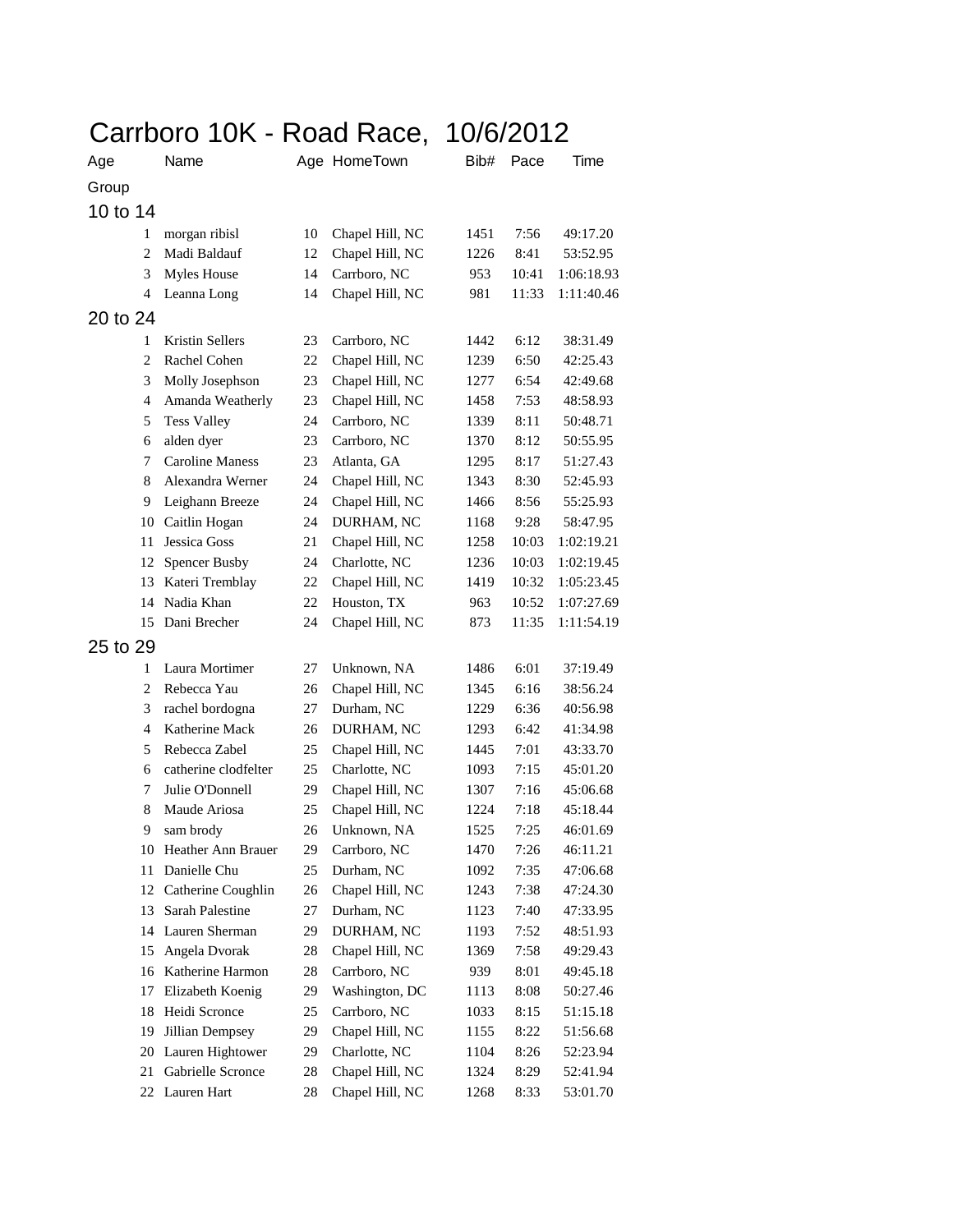| 23             | Kate Rulifson            | 29 | Raleigh, NC      | 1129 | 8:44  | 54:11.44   |
|----------------|--------------------------|----|------------------|------|-------|------------|
| 24             | <b>Courtney Moser</b>    | 25 | Durham, NC       | 1184 | 8:50  | 54:50.20   |
| 25             | sarah johannes           | 26 | Durham, NC       | 1108 | 8:51  | 54:55.94   |
| 26             | Catherine Orr            | 29 | Carrboro, NC     | 1404 | 8:52  | 55:03.18   |
| 27             | kristen ducey            | 27 | Chapel Hill, NC  | 1476 | 8:53  | 55:05.45   |
| 28             | Lauren Vukina            | 27 | Carrboro, NC     | 1204 | 8:55  | 55:23.21   |
| 29             | <b>Christine Primmer</b> | 29 | Chapel Hill, NC  | 1317 | 8:57  | 55:30.70   |
| 30             | Krisanna Oopik           | 25 | Chapel Hill, NC  | 1403 | 8:57  | 55:32.43   |
| 31             | Heather Hope             | 25 | Morrisville, NC  | 951  | 8:58  | 55:38.68   |
| 32             | tanja bauer              | 29 | Chapel Hill, NC  | 1227 | 8:59  | 55:47.96   |
| 33             | <b>Allison Peacock</b>   | 27 | Carrboro, NC     | 1188 | 9:01  | 55:59.18   |
| 34             | <b>Blakely Whilden</b>   | 28 | Chapel Hill, NC  | 1136 | 9:03  | 56:08.69   |
| 35             | Elizabeth Macleod        | 26 | Carrboro, NC     | 1294 | 9:04  | 56:16.94   |
| 36             | Sarah Smusz              | 26 | Durham, NC       | 1328 | 9:07  | 56:33.43   |
| 37             | Jennie Renner-Yeoma      | 27 | DURHAM, NC       | 1126 | 9:10  | 56:53.96   |
| 38             | <b>Sydney Jones</b>      | 25 | Carrboro, NC     | 1387 | 9:13  | 57:09.72   |
| 39             | Dori Smith               | 28 | Unknown, NA      | 1512 | 9:13  | 57:10.94   |
| 40             | Grace Friedberger        | 27 | Carrboro, NC     | 1372 | 9:14  | 57:16.94   |
| 41             | Patricia Casbas-Herna    | 27 | Carrboro, NC     | 1147 | 9:18  | 57:43.71   |
| 42             | Stephanie Orihood        | 27 | CARY, NC         | 1121 | 9:19  | 57:50.71   |
| 43             | Nataleeja Efimoff        | 26 | Chapel Hill, NC  | 1247 | 9:23  | 58:16.20   |
| 44             | Whitney Caron            | 27 | Chapel Hill, NC  | 886  | 9:24  | 58:19.21   |
| 45             | Abigail Lundy            | 29 | Durham, NC       | 1115 | 9:26  | 58:35.68   |
| 46             | Gina Tripicchio          | 27 | Carrboro, NC     | 1337 | 9:27  | 58:37.96   |
| 47             | Susan Wei                | 26 | Carrboro, NC     | 1210 | 9:29  | 58:49.68   |
| 48             | Madeline Devine          | 25 | Durham, NC       | 1096 | 9:38  | 59:44.70   |
| 49             | Kimberly Maxfield        | 28 | Chapel Hill, NC  | 1215 | 9:40  | 59:59.43   |
| 50             | amy mock                 | 26 | Mebane, NC       | 1119 | 9:41  | 1:00:08.93 |
| 51             | Amanda Colley            | 28 | Chapel Hill, NC  | 1362 | 9:49  | 1:00:52.19 |
| 52             | Laura Niday              | 27 | Carrboro, NC     | 1401 | 10:13 | 1:03:24.70 |
| 53             | <b>Ashley Brown</b>      | 27 | Carrboro, NC     | 876  | 10:25 | 1:04:37.95 |
| 54             | julie anderson           | 27 | Morrisville, NC  | 1477 | 10:27 | 1:04:52.94 |
| 55             | Lekisha Gunn             | 25 | Durham, NC       | 1264 | 10:34 | 1:05:33.21 |
| 56             | Katie Maxwell            | 28 | Durham, NC       | 1179 | 10:42 | 1:06:24.70 |
| 57             | Selina Patel             | 28 | Boone, NC        | 1125 | 11:15 | 1:09:45.19 |
|                | 58 Laura Webb            | 29 | Durham, NC       | 1135 | 11:16 | 1:09:54.68 |
| 59             | Carrie Fox               | 29 | Carrboro, NC     | 1159 | 11:19 | 1:10:13.93 |
| 60             | Aimee Bazin              | 29 | Carrboro, NC     | 1349 | 11:25 | 1:10:52.93 |
| 61             | karen plevock            | 25 | Chapel Hill, NC  | 1316 | 12:10 | 1:15:31.68 |
| 62             | Pamela Klein             | 27 | Chapel Hill, NC  | 1284 | 12:17 | 1:16:14.22 |
| 30 to 34       |                          |    |                  |      |       |            |
| 1              | Melissa Cunningham       | 33 | Carrboro, NC     | 904  | 7:10  | 44:31.94   |
| $\overline{c}$ | Jill Marie Hill          | 33 | Chapel Hill, NC  | 1270 | 7:11  | 44:33.96   |
| 3              | Sarah Treul              | 31 | Chapel Hill, NC  | 1064 | 7:22  | 45:42.45   |
| 4              | Leigh Warren             | 34 | Durham, NC       | 1342 | 7:23  | 45:50.44   |
| 5              | jennifer lewis           | 33 | Carrboro, NC     | 1463 | 7:50  | 48:39.18   |
| 6              | Emily McGregor           | 33 | Hillsborough, NC | 1439 | 7:51  | 48:41.68   |
| 7              | jennifer grant           | 33 | Morrisville, NC  | 1263 | 7:52  | 48:50.69   |
| 8              | emma tzioumis            | 30 | Carrboro, NC     | 1460 | 7:54  | 49:04.12   |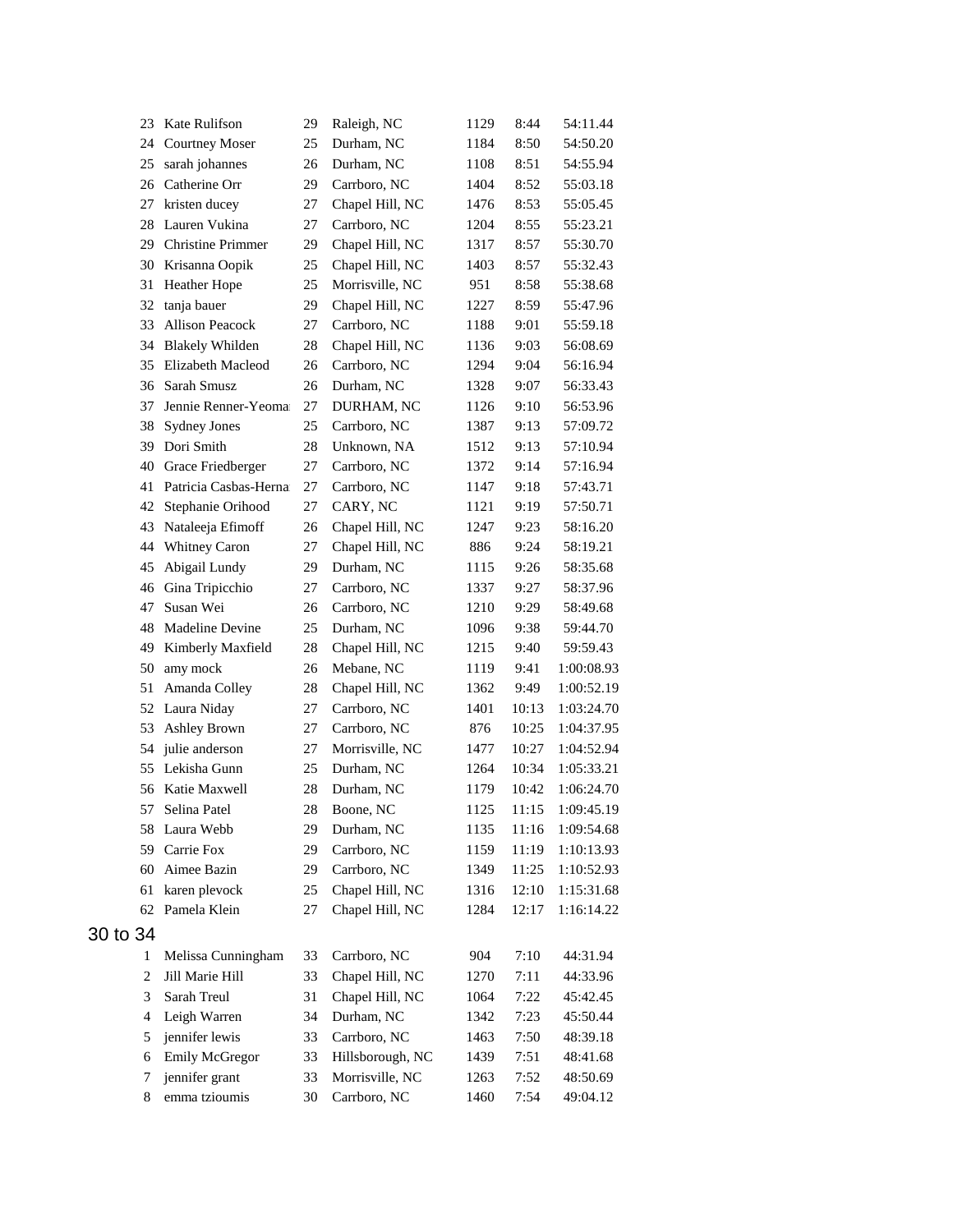| 9        | angela bengtson       | 30 | Carrboro, NC      | 1351 | 8:04  | 50:01.95   |
|----------|-----------------------|----|-------------------|------|-------|------------|
| 10       | Mary Kelm             | 30 | Carrboro, NC      | 1280 | 8:04  | 50:02.93   |
| 11       | kristin harman        | 32 | RALEIGH, NC       | 938  | 8:21  | 51:52.68   |
| 12       | Valerie Davis         | 33 | Durham, NC        | 1433 | 8:24  | 52:10.45   |
| 13       | caroline green        | 34 | Carrboro, NC      | 1515 | 8:45  | 54:19.20   |
| 14       | Margaret Owen-Garni   | 30 | Durham, NC        | 1016 | 8:55  | 55:23.20   |
| 15       | Melissa Kang          | 33 | Carrboro, NC      | 1173 | 9:00  | 55:50.20   |
| 16       | Elizabeth Greene      | 31 | Hillsborough, NC  | 1378 | 9:03  | 56:10.43   |
| 17       | <b>Allison Shultz</b> | 31 | Hillsborough, NC  | 1040 | 9:05  | 56:20.70   |
| 18       | Meghan Brown          | 34 | Winchester, VA    | 1355 | 9:06  | 56:30.69   |
| 19       | <b>Courtney Pope</b>  | 31 | Durham, NC        | 1022 | 9:08  | 56:38.68   |
| 20       | Cheri Fennell         | 34 | Durham, NC        | 1157 | 9:16  | 57:30.39   |
| 21       | Maggie McCormick      | 30 | Chapel Hill, NC   | 993  | 9:18  | 57:40.71   |
| 22       | Elizabeth Lassiter    | 34 | Chapel Hill, NC   | 1453 | 9:25  | 58:29.43   |
| 23       | Jessica Bronson       | 34 | Hillsborough, NC  | 1497 | 9:28  | 58:47.44   |
| 24       | Megan Johnson         | 30 | Chapel Hill, NC   | 1172 | 9:30  | 58:56.69   |
| 25       | Matrice Hall          | 34 | Raleigh, NC       | 1265 | 9:35  | 59:30.69   |
| 26       | Anna Cope             | 31 | Carrboro, NC      | 1241 | 9:42  | 1:00:12.45 |
| 27       | Rabia Ali             | 33 | Durham, NC        | 854  | 9:45  | 1:00:29.93 |
|          |                       |    |                   |      |       |            |
| 28       | Michelle Brownstein I | 30 | Carrboro, NC      | 1234 | 9:45  | 1:00:30.93 |
| 29       | Lindsay Miller        | 33 | Durham, NC        | 999  | 9:58  | 1:01:50.70 |
| 30       | Colleen Spagnardi     | 31 | DURHAM, NC        | 1048 | 9:58  | 1:01:52.93 |
| 31       | Julie Hoover          | 32 | CARY, NC          | 1272 | 10:01 | 1:02:12.71 |
| 32       | Ashley Hickman        | 34 | Hillsborough, NC  | 1103 | 10:02 | 1:02:15.93 |
| 33       | Laura Villa-Torres    | 31 | Chapel Hill, NC   | 1069 | 10:05 | 1:02:31.45 |
|          | 34 Claire Novotny     | 32 | Carrboro, NC      | 1402 | 10:05 | 1:02:37.43 |
|          | 35 Lee Doughty        | 31 | Durham, NC        | 1367 | 10:26 | 1:04:45.18 |
| 36       | Katie smith           | 30 | Durham, NC        | 1194 | 10:34 | 1:05:33.18 |
| 37       | Ashley Boyd           | 30 | Chapel Hill, NC   | 1353 | 10:35 | 1:05:41.18 |
| 38       | Tara Hudson           | 34 | <b>GRAHAM, NC</b> | 1169 | 10:43 | 1:06:29.21 |
| 39       | Danielle Smith        | 31 | Durham, NC        | 1045 | 10:45 | 1:06:44.18 |
| 40       | Lysandra Weber        | 31 | Pittsboro, NC     | 1422 | 10:52 | 1:07:28.45 |
| 41       | Laura Suther          | 32 | Chapel Hill, NC   | 1198 | 10:54 | 1:07:35.94 |
| 42       | Trina Ozer            | 34 | Durham, NC        | 1186 | 10:54 | 1:07:36.52 |
| 43       | Rose Gray             | 30 | Carrboro, NC      | 1162 | 10:56 | 1:07:51.45 |
| 44       | Nan Lujan             | 32 | Chapel Hill, NC   | 983  | 10:59 | 1:08:09.68 |
| 45       | Kristin Wilson        | 32 | Chapel Hill, NC   | 1213 | 11:43 | 1:12:44.68 |
|          | 46 Courtney Coyle     | 31 | Durham, NC        | 1150 | 11:45 | 1:12:53.18 |
| 47       | Misty Guerrero        | 33 | Creedmoor, NC     | 1102 | 11:51 | 1:13:33.44 |
| 48       | Erin Nelson           | 34 | Carrboro, NC      | 1468 | 11:55 | 1:13:59.94 |
| 49       | Lisa Bono             | 31 | Chapel Hill, NC   | 1214 | 12:15 | 1:15:58.44 |
| 50       | Jennifer Bowman       | 34 | Chapel Hill, NC   | 1143 | 12:33 | 1:17:54.19 |
| 51       | Carmen Huerta-Bapat   | 33 | Carrboro, NC      | 1170 | 13:40 | 1:24:46.93 |
| 52       | Tonya Wallton         | 33 | Chapel Hill, NC   | 1205 | 14:19 | 1:28:46.75 |
| 53       | Christina Jaromin     | 33 | Chapel Hill, NC   | 958  | 14:41 | 1:31:07.75 |
| 35 to 39 |                       |    |                   |      |       |            |
| 1        | Jennifer Woods        | 36 | Chapel Hill, NC   | 1484 | 6:04  | 37:39.75   |
| 2        | Amy Singer            | 35 | Hillsborough, NC  | 1132 | 7:03  | 43:45.93   |
|          |                       |    |                   |      |       |            |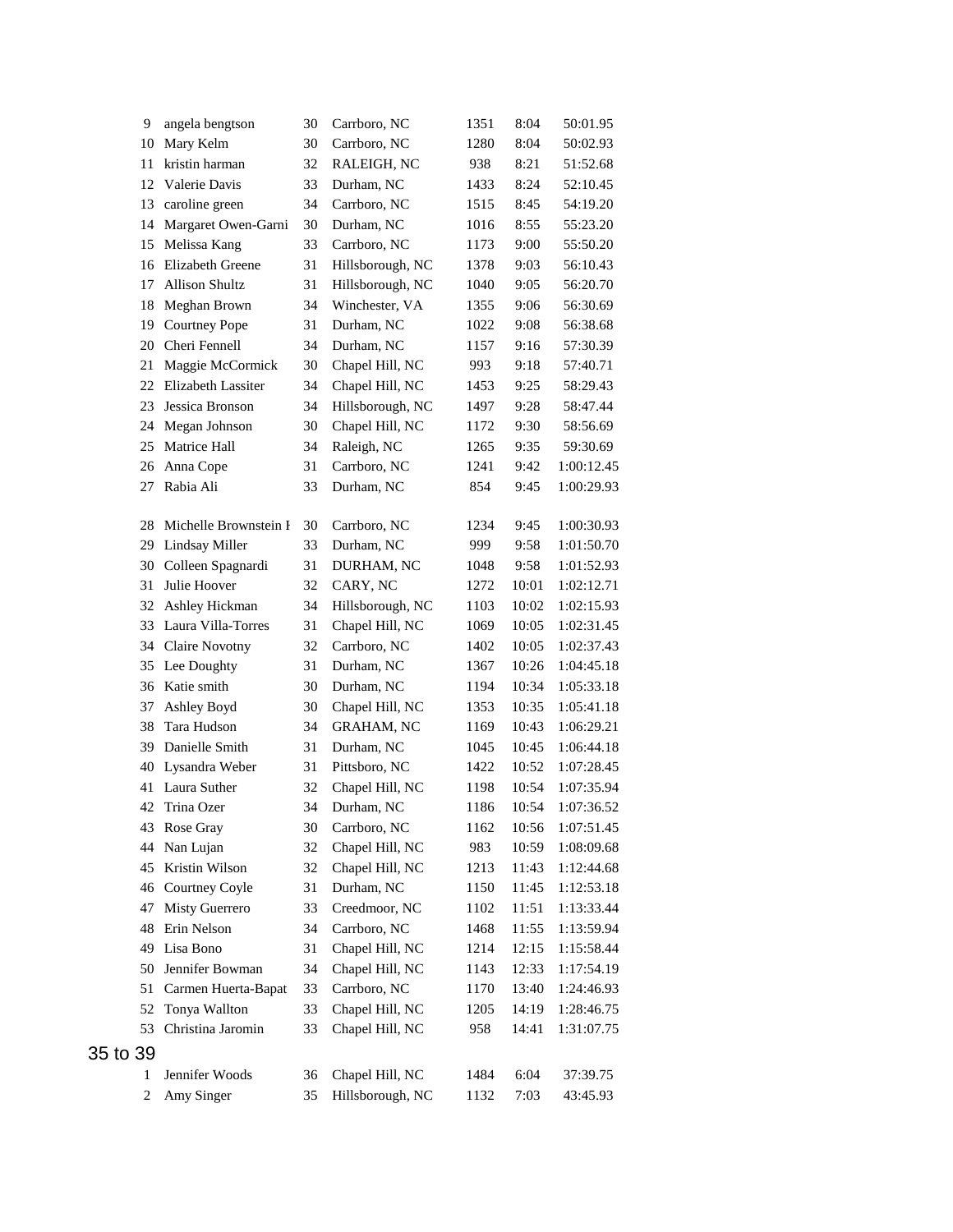| 3                       | Jessica Bishop         | 37 | Chapel Hill, NC       | 1449 | 7:04  | 43:54.21   |
|-------------------------|------------------------|----|-----------------------|------|-------|------------|
| 4                       | Cary Moody             | 37 | Carrboro, NC          | 1398 | 7:26  | 46:10.18   |
| 5                       | Sandra Woolson         | 37 | Chapel Hill, NC       | 1517 | 7:45  | 48:07.94   |
| 6                       | Elaine Bixby           | 38 | <b>BURLINGTON, NC</b> | 1429 | 7:50  | 48:35.69   |
| 7                       | Elizabeth McConnell    | 38 | Chapel Hill, NC       | 1296 | 8:02  | 49:54.20   |
| 8                       | Amber Goetz-Bouchai    | 36 | Gibsonville, NC       | 925  | 8:17  | 51:27.94   |
| 9                       | <b>LISA TAYLOR</b>     | 37 | Efland, NC            | 1059 | 8:35  | 53:14.68   |
| 10                      | <b>GLORIA ROSARIO</b>  | 36 | Raleigh, NC           | 1028 | 8:38  | 53:35.70   |
| 11                      | Nataliya Shuchalina    | 35 | Apex, NC              | 1039 | 8:39  | 53:41.93   |
| 12                      | Heather Paich          | 35 | Carrboro, NC          | 1405 | 8:40  | 53:46.20   |
| 13                      | <b>Heather Brown</b>   | 39 | Charlotte, NC         | 1231 | 8:44  | 54:14.43   |
| 14                      | Tricia White           | 35 | Carrboro, NC          | 1444 | 8:46  | 54:26.94   |
| 15                      | Kelly Becker           | 39 | Raleigh, NC           | 1228 | 8:48  | 54:38.70   |
| 16                      | Elise London           | 35 | Chapel Hill, NC       | 977  | 8:51  | 54:55.44   |
| 17                      | Francesca Bargiacchi   | 37 | Carrboro, NC          | 860  | 8:52  | 55:03.70   |
| 18                      | <b>Wendy Sarratt</b>   | 39 | Chapel Hill, NC       | 1130 | 8:54  | 55:12.20   |
| 19                      | <b>Tina Stevens</b>    | 37 | Chapel Hill, NC       | 1196 | 8:56  | 55:24.69   |
| 20                      | kelley walls           | 35 | Leesburg, VA          | 1341 | 8:59  | 55:47.19   |
| 21                      | Elizabeth Kalies       | 36 | Chapel Hill, NC       | 1109 | 9:06  | 56:27.69   |
| 22                      | heidi cook             | 35 | Chapel Hill, NC       | 897  | 9:19  | 57:46.97   |
| 23                      | Destiny Lopez          | 37 | Carrboro, NC          | 982  | 9:19  | 57:47.18   |
| 24                      | kara millonzi          | 38 | Carrboro, NC          | 1396 | 9:22  | 58:09.43   |
| 25                      | Rebecca Byrd           | 38 | DURHAM, NC            | 881  | 9:24  | 58:22.71   |
| 26                      | Jennifer Adams         | 36 | Pittsboro, NC         | 1427 | 9:58  | 1:01:50.93 |
| 27                      | krista reddington      | 38 | Hillsborough, NC      | 1024 | 9:58  | 1:01:51.93 |
| 28                      | candace lacy           | 37 | DURHAM, NC            | 1471 | 10:15 | 1:03:38.20 |
| 29                      | Michelle Johnson       | 37 | Carrboro, NC          | 1384 | 10:29 | 1:05:02.70 |
| 30                      | Erica Collis           | 36 | Carrboro, NC          | 893  | 10:31 | 1:05:13.20 |
| 31                      | Robin Smith            | 36 | Unknown, NA           | 1510 | 10:42 | 1:06:21.69 |
| 32                      | Corrie Piontak         | 36 | Chapel Hill, NC       | 1189 | 10:56 | 1:07:51.47 |
| 33                      | jana bradley           | 36 | DURHAM, NC            | 870  | 10:59 | 1:08:11.20 |
| 34                      | Kathleen Colville      | 37 | Efland, NC            | 895  | 11:05 | 1:08:44.70 |
| 35                      | rebecca Clayton        | 35 | Durham, NC            | 891  | 11:05 | 1:08:48.44 |
| 36                      | Laurie Abler           | 36 | Chapel Hill, NC       | 851  | 11:13 | 1:09:38.93 |
|                         | 37 Lauralee Long       | 36 | Chapel Hill, NC       | 980  | 11:33 | 1:11:42.18 |
| 38                      | Amy Floyd              | 36 | Hillsborough, NC      | 1158 | 11:37 | 1:12:03.20 |
| 39                      | <b>Allison Moroney</b> | 36 | Chapel Hill, NC       | 1182 | 11:38 | 1:12:08.43 |
| 40                      | Jodi Granata           | 36 | Hillsborough, NC      | 1101 | 12:00 | 1:14:27.95 |
| 41                      | Dana Pasquale          | 35 | Unknown, NA           | 1505 | 12:17 | 1:16:14.22 |
| 42                      | <b>Bridget Hillyer</b> | 38 | Chapel Hill, NC       | 947  | 12:22 | 1:16:41.43 |
| 43                      | Jennifer Strobel       | 38 | Durham, NC            | 1053 | 12:53 | 1:19:57.68 |
| 44                      | <b>Heather Gross</b>   | 38 | Chapel Hill, NC       | 1163 | 13:40 | 1:24:46.94 |
| 40 to 44                |                        |    |                       |      |       |            |
| 1                       | Alicia Parr            | 42 | Durham, NC            | 1017 | 6:42  | 41:36.74   |
| $\overline{\mathbf{c}}$ | Ilona Jaspers          | 43 | Carrboro, NC          | 959  | 7:07  | 44:11.46   |
| 3                       | Jessica Lee            | 42 | Chapel Hill, NC       | 969  | 7:37  | 47:16.43   |
| 4                       | Sharon Shofer          | 43 | Chapel Hill, NC       | 1326 | 7:39  | 47:29.19   |
| 5                       | <b>Tiffany Shubert</b> | 42 | Chapel Hill, NC       | 1038 | 8:10  | 50:39.69   |
| 6                       | <b>Sage Rountree</b>   | 40 | Carrboro, NC          | 1030 | 8:23  | 52:00.94   |
|                         |                        |    |                       |      |       |            |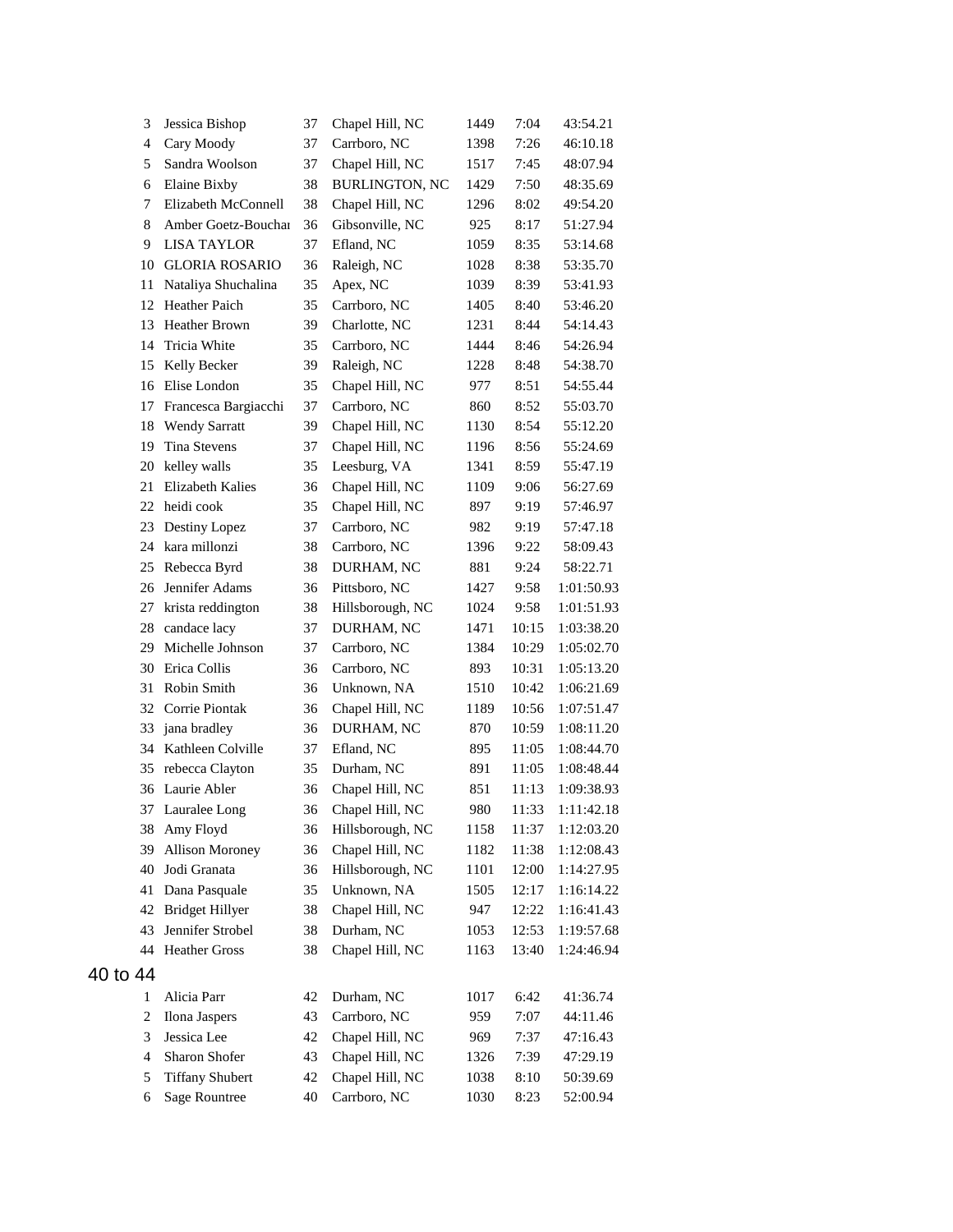| 7        | Michele McIntosh      | 44 | Raleigh, NC       | 1440 | 8:29  | 52:39.21   |
|----------|-----------------------|----|-------------------|------|-------|------------|
| 8        | Martha Rath           | 42 | Chapel Hill, NC   | 1492 | 8:34  | 53:12.22   |
| 9        | Sherene Min           | 40 | Chapel Hill, NC   | 1000 | 8:35  | 53:19.45   |
| 10       | <b>Tracy Eldred</b>   | 42 | Carrboro, NC      | 912  | 8:42  | 54:02.19   |
| 11       | Jennifer Kretchmar    | 40 | Carrboro, NC      | 1390 | 8:47  | 54:32.72   |
| 12       | Tina Wallace          | 44 | <b>GRAHAM, NC</b> | 1072 | 8:50  | 54:48.72   |
| 13       | Bahar Leventoglu      | 40 | DURHAM, NC        | 1287 | 8:50  | 54:49.69   |
| 14       | Ann Stephenson        | 40 | Carrboro, NC      | 1195 | 9:09  | 56:48.97   |
| 15       | Pia MacDonald         | 44 | Chapel Hill, NC   | 986  | 9:11  | 57:02.94   |
| 16       | Lou Bray              | 42 | Durham, NC        | 872  | 9:28  | 58:45.46   |
| 17       | <b>Tracy Simpson</b>  | 43 | Durham, NC        | 1042 | 9:54  | 1:01:24.94 |
| 18       | Sarah Hileman         | 41 | Carrboro, NC      | 1166 | 9:54  | 1:01:29.19 |
| 19       | Perri Kersh           | 42 | Chapel Hill, NC   | 1437 | 9:58  | 1:01:51.20 |
| 20       | Jill Hunter           | 41 | Chapel Hill, NC   | 954  | 10:05 | 1:02:33.69 |
| 21       | Dana Hanson-Baldauf   | 43 | Chapel Hill, NC   | 1266 | 10:07 | 1:02:44.95 |
| 22       | Diane Cherry          | 44 | RALEIGH, NC       | 1432 | 10:08 | 1:02:53.19 |
| 23       | Lisa Emmons           | 41 | Chapel Hill, NC   | 1156 | 10:18 | 1:03:56.44 |
| 24       | Paula Ricard          | 44 | Four Oaks, NC     | 1320 | 10:22 | 1:04:19.43 |
| 25       | Elizabeth Paley       | 44 | DURHAM, NC        | 1310 | 10:34 | 1:05:33.71 |
| 26       | Helen Fuller          | 40 | Chapel Hill, NC   | 1251 | 10:39 | 1:06:03.45 |
| 27       | Amy Sayle             | 43 | Carrboro, NC      | 1216 | 10:41 | 1:06:17.43 |
| 28       | Tina Willis           | 41 | Chapel Hill, NC   | 1079 | 10:43 | 1:06:27.43 |
| 29       | priscilla kilts       | 44 | Durham, NC        | 1457 | 10:47 | 1:06:55.70 |
| 30       | Meredith Morovati     | 43 | Carrboro, NC      | 1183 | 10:48 | 1:07:03.43 |
| 31       | paula mckinzie        | 42 | Mebane, NC        | 1297 | 10:52 | 1:07:23.23 |
| 32       | Nicole Galiger        | 40 | Chapel Hill, NC   | 1160 | 10:54 | 1:07:35.70 |
| 33       | Loretta Hackney       | 43 | Chapel Hill, NC   | 935  | 10:54 | 1:07:38.19 |
| 34       | Irene Valentine       | 44 | Chapel Hill, NC   | 1420 | 11:33 | 1:11:40.23 |
| 35       | Julia Wertley-Rotenbe | 41 | Chapel Hill, NC   | 1423 | 12:02 | 1:14:39.94 |
| 36       | <b>Tracy Gosselin</b> | 41 | Durham, NC        | 1261 | 12:09 | 1:15:22.46 |
| 37       | Helen Pavilonis       | 41 | Durham, NC        | 1187 | 12:09 | 1:15:22.46 |
| 38       | Wendy Harper          | 44 | Youngsville, NC   | 1267 | 12:09 | 1:15:26.22 |
| 39       | Lillian Acevedo       | 42 | Marlton, NJ       | 1081 | 12:31 | 1:17:38.19 |
| 40       | Julie Carrow          | 44 | DURHAM, NC        | 1146 | 13:08 | 1:21:27.69 |
| 41       | Lisa Goss             | 44 | Durham, NC        | 1260 | 13:20 | 1:22:40.94 |
| 42       | celia rosemond        | 43 | Chapel Hill, NC   | 1469 | 13:38 | 1:24:37.68 |
| 45 to 49 |                       |    |                   |      |       |            |
| 1        | jackie gibson         | 48 | Chapel Hill, NC   | 1376 | 7:54  | 48:59.93   |
| 2        | Anne Clark            | 46 | Chapel Hill, NC   | 1148 | 8:05  | 50:07.93   |
| 3        | Sundae Lewis          | 45 | Cary, NC          | 973  | 8:09  | 50:38.19   |
| 4        | <b>Susan Chesser</b>  | 49 | Durham, NC        | 889  | 8:10  | 50:40.44   |
| 5        | Sonia Davis           | 46 | Chapel Hill, NC   | 907  | 8:14  | 51:06.72   |
| 6        | dana gooden           | 47 | Hillsborough, NC  | 1256 | 8:15  | 51:10.70   |
| 7        | Jill Montaquila       | 45 | Pittsboro, NC     | 1452 | 8:17  | 51:27.47   |
| 8        | Mary Ollila           | 47 | Chapel Hill, NC   | 1308 | 8:18  | 51:32.46   |
| 9        | Harriet Kinyamu       | 47 | Cary, NC          | 1479 | 8:21  | 51:47.18   |
| 10       | Christianna Williams  | 48 | Chapel Hill, NC   | 1076 | 8:40  | 53:50.19   |
| 11       | Katya Prince          | 46 | Durham, NC        | 1190 | 8:48  | 54:37.43   |
| 12       | Collie Fulford        | 46 | DURHAM, NC        | 920  | 9:00  | 55:54.93   |
|          |                       |    |                   |      |       |            |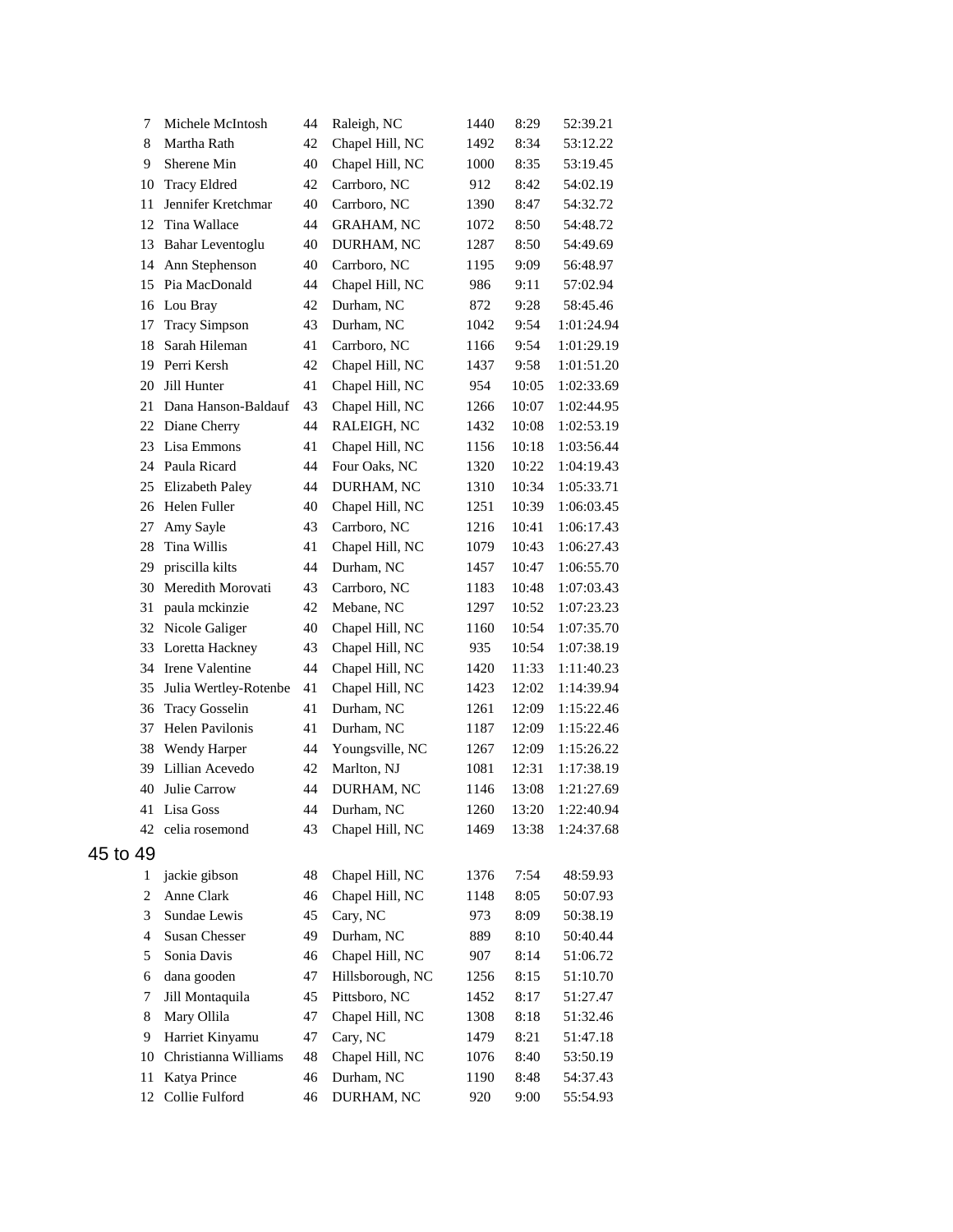| 13             | Kim Boggess              | 47 | Chapel Hill, NC   | 1494 | 9:14  | 57:17.19   |
|----------------|--------------------------|----|-------------------|------|-------|------------|
| 14             | Jodie Johnson            | 48 | Hillsborough, NC  | 1383 | 9:15  | 57:26.44   |
| 15             | Gwen Van Ark             | 48 | Chapel Hill, NC   | 1462 | 9:20  | 57:55.70   |
| 16             | Elizabeth Towe           | 46 | Carrboro, NC      | 1063 | 9:38  | 59:47.44   |
| 17             | <b>Susan Perry</b>       | 48 | Raleigh, NC       | 1019 | 9:42  | 1:00:09.68 |
| 18             | Claudia Brady            | 45 | Hillsborough, NC  | 871  | 9:46  | 1:00:37.43 |
| 19             | carolyn watterson        | 45 | Pittsboro, NC     | 1073 | 9:54  | 1:01:28.46 |
| 20             | Debra Fields             | 49 | Hillsborough, NC  | 914  | 9:56  | 1:01:39.68 |
| 21             | Casey Saussey            | 48 | Chapel Hill, NC   | 1441 | 9:58  | 1:01:51.44 |
| 22             | Karen Goss               | 48 | Chapel Hill, NC   | 1259 | 10:16 | 1:03:42.20 |
| 23             | melanie leyden           | 47 | Durham, NC        | 1465 | 10:35 | 1:05:42.68 |
| 24             | <b>Charlotte Sussman</b> | 47 | DURHAM, NC        | 1332 | 10:48 | 1:06:58.18 |
| 25             | Andrea Tisch             | 47 | Chapel Hill, NC   | 1201 | 10:54 | 1:07:36.20 |
| 26             | Sharon Murray            | 49 | Chapel Hill, NC   | 1008 | 11:25 | 1:10:49.45 |
| 27             | Mayra Graden             | 49 | Chapel Hill, NC   | 1262 | 11:40 | 1:12:21.68 |
| 28             | Linda Althouse           | 46 | Chapel Hill, NC   | 1140 | 11:40 | 1:12:22.44 |
| 29             | Alexandra Garcia-Gra     | 49 | Durham, NC        | 923  | 11:50 | 1:13:24.95 |
| 30             | julie bunce              | 48 | Chapel Hill, NC   | 1356 | 12:21 | 1:16:39.43 |
| 31             | Meg Cohen                | 45 | Chapel Hill, NC   | 892  | 12:23 | 1:16:52.43 |
| 32             | Karima Smith             | 48 | Durham, NC        | 1414 | 13:20 | 1:22:41.70 |
| 33             | Karen Apperson           | 48 | Chapel Hill, NC   | 1141 | 14:36 | 1:30:33.25 |
| 50 to 54       |                          |    |                   |      |       |            |
| 1              | Rebecca Trumbull         | 52 | DURHAM, NC        | 1066 | 8:03  | 49:59.43   |
| $\overline{c}$ | <b>Holly Holland</b>     | 50 | Chapel Hill, NC   | 1271 | 8:05  | 50:11.20   |
| 3              | Elizabeth Carey          | 50 | Pittsboro, NC     | 1358 | 8:08  | 50:27.96   |
| 4              | Teri Haskins             | 51 | Chapel Hill, NC   | 1164 | 9:02  | 56:04.69   |
| 5              | Jen Armstrong            | 51 | Chapel Hill, NC   | 1347 | 9:12  | 57:08.95   |
| 6              | Kathy Coulter            | 52 | Chapel Hill, NC   | 900  | 9:16  | 57:33.71   |
| 7              | <b>Susan Ross</b>        | 51 | Greensboro, NC    | 1409 | 9:27  | 58:39.94   |
| 8              | Julia Kimbell            | 52 | Chapel Hill, NC   | 1112 | 9:40  | 59:58.18   |
| 9              | Kathleen O'Loughlin      | 52 | Chapel Hill, NC   | 1014 | 9:40  | 59:59.69   |
| 10             | anne mardeville-long     | 53 | Unknown, NA       | 1482 | 9:41  | 1:00:04.70 |
| 11             | Susie Gilbert            | 50 | DURHAM, NC        | 1254 | 9:53  | 1:01:20.95 |
| 12             | Kimberlie Burns          | 51 | Durham, NC        | 879  | 9:57  | 1:01:47.21 |
| 13             | Susan Blackwell          | 52 | DURHAM, NC        | 864  | 10:03 | 1:02:21.94 |
| 14             | Susan Sisk               | 50 | Chapel Hill, NC   | 1044 | 10:03 | 1:02:24.93 |
| 15             | Mary Willingham          | 50 | Chapel Hill, NC   | 1212 | 10:18 | 1:03:54.93 |
| 16             | Jeanne Noe               | 52 | Chapel Hill, NC   | 1304 | 10:18 | 1:03:55.21 |
| 17             | Susan Jessup             | 54 | Holly Springs, NC | 1276 | 10:43 | 1:06:29.22 |
| 18             | <b>Cathy Howes</b>       | 50 | Chapel Hill, NC   | 1273 | 11:09 | 1:09:08.68 |
| 19             | Deborah Huynh            | 54 | Mebane, NC        | 956  | 11:26 | 1:10:57.18 |
| 20             | <b>Tracy Parham</b>      | 52 | Chapel Hill, NC   | 1407 | 11:27 | 1:11:03.19 |
| 21             | Shelley Dillon           | 52 | Chapel Hill, NC   | 1245 | 11:27 | 1:11:03.21 |
| 22             | Kim Dawson               | 54 | Carrboro, NC      | 1364 | 12:02 | 1:14:40.93 |
| 23             | Jennifer Strickland      | 52 | Carrboro, NC      | 1052 | 12:20 | 1:16:30.93 |
| 24             | Sue Millager             | 53 | Carrboro, NC      | 997  | 14:41 | 1:31:07.27 |
| 55 to 59       |                          |    |                   |      |       |            |
| 1              | Doris Alexander          | 57 | Carrboro, NC      | 1346 | 7:24  | 45:54.93   |
| $\overline{c}$ | Kathy Merritt            | 58 | Chapel Hill, NC   | 1298 | 8:07  | 50:25.72   |
|                |                          |    |                   |      |       |            |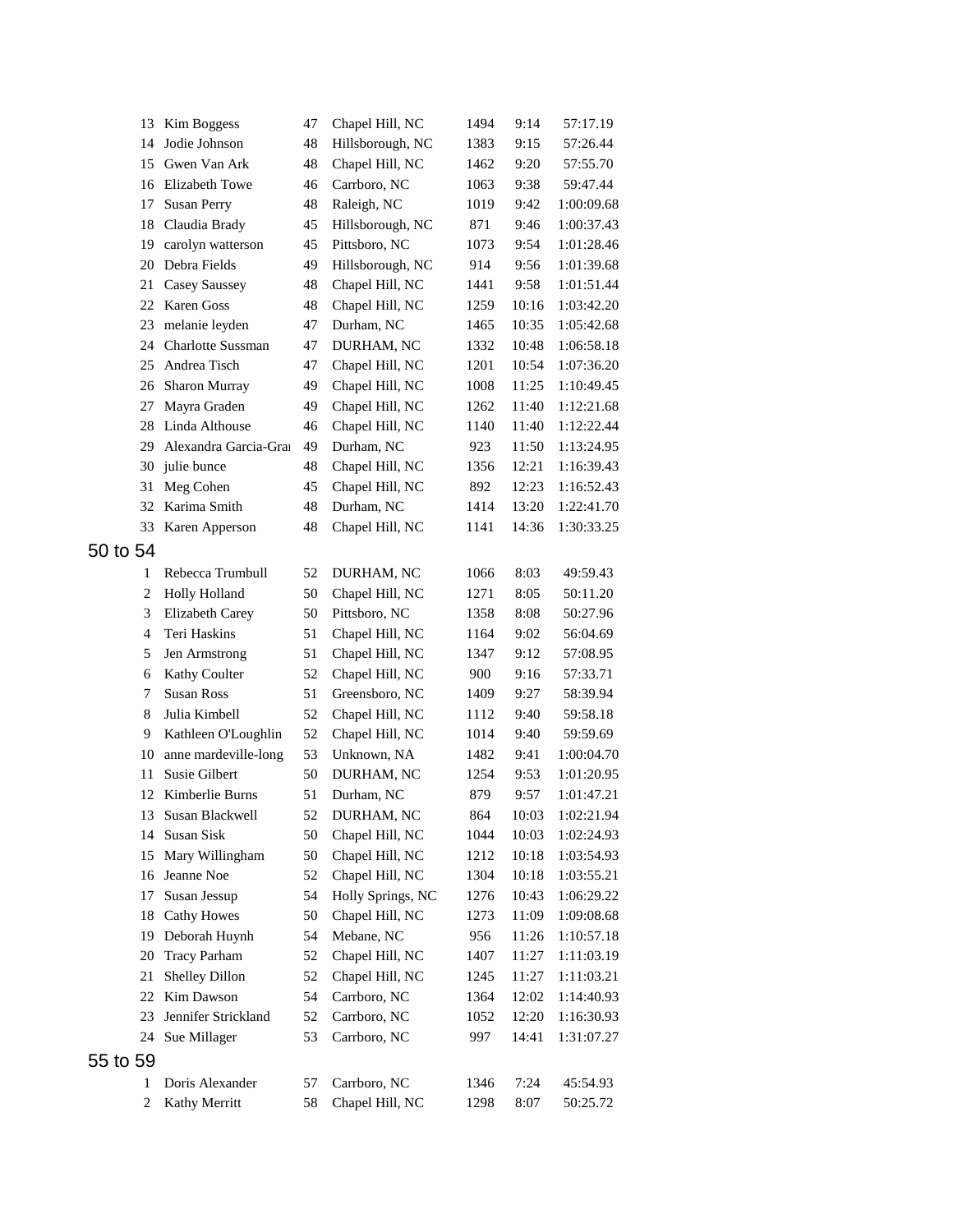| 3              | Vivian Li            | 55 | Durham, NC      | 975  | 8:39  | 53:41.20   |
|----------------|----------------------|----|-----------------|------|-------|------------|
| $\overline{4}$ | Lisa Soeters         | 57 | Chapel Hill, NC | 1416 | 8:59  | 55:43.43   |
| 5              | Julie Horton         | 56 | Chapel Hill, NC | 952  | 9:38  | 59:45.18   |
| 6              | Naomi Lundahl        | 57 | Chapel Hill, NC | 984  | 9:38  | 59:45.21   |
| 7              | Peggy Bush           | 56 | Chapel Hill, NC | 1431 | 9:38  | 59:46.69   |
| 8              | <b>Brenda Spence</b> | 56 | RALEIGH, NC     | 1329 | 9:56  | 1:01:38.45 |
| 9              | Joan Boone           | 59 | Efland, NC      | 869  | 9:56  | 1:01:39.19 |
| 10             | Sue Wasiolek         | 57 | DURHAM, NC      | 1421 | 10:02 | 1:02:15.93 |
| 11             | Diane Althouse       | 56 | Roanoke, VA     | 1222 | 10:09 | 1:02:57.44 |
| 12             | Nancy Margolin       | 59 | Carrboro, NC    | 990  | 10:24 | 1:04:30.95 |
| 13             | Deb Greene           | 55 | Chapel Hill, NC | 929  | 10:41 | 1:06:18.20 |
| 14             | <b>Tracey West</b>   | 59 | Chapel Hill, NC | 1074 | 10:43 | 1:06:28.43 |
| 15             | Susan Lieberum       | 58 | Pittsboro, NC   | 1290 | 12:23 | 1:16:51.93 |
| 60 to 64       |                      |    |                 |      |       |            |
| 1              | Lena Hollmann        | 61 | Cary, NC        | 1436 | 8:28  | 52:30.44   |
| $\mathbf{2}$   | kaye holder          | 63 | Raleigh, NC     | 1500 | 9:02  | 56:03.70   |
| 3              | Valerie Murrah       | 61 | Chapel Hill, NC | 1472 | 9:26  | 58:34.71   |
| $\overline{4}$ | Julia Cupitt         | 64 | DURHAM, NC      | 906  | 10:30 | 1:05:08.43 |
| 5              | Debra LaMay          | 62 | Chapel Hill, NC | 1285 | 10:45 | 1:06:39.96 |
| 6              | Cecile Skrzynia      | 64 | Chapel Hill, NC | 1413 | 10:52 | 1:07:23.23 |
| 7              | Carol Walton         | 60 | DURHAM, NC      | 1206 | 11:23 | 1:10:35.95 |
| 8              | Elizabeth Briere     | 61 | Durham, NC      | 1354 | 13:09 | 1:21:38.93 |
| 70 to 74       |                      |    |                 |      |       |            |
| 1              | Mary McKown          | 71 | Chapel Hill, NC | 1393 | 11:39 | 1:12:20.21 |
|                |                      |    |                 |      |       |            |
| 5 to 9         |                      |    |                 |      |       |            |
| 1              | Lucas Daley          | 8  | Carrboro, NC    | 1363 | 7:59  | 49:33.45   |
| $\overline{c}$ | Evan Milledge        | 7  | Chapel Hill, NC | 1118 | 8:56  | 55:27.94   |
| 10 to 14       |                      |    |                 |      |       |            |
| 1              | Jonathan Timothy     | 14 | Chapel Hill, NC | 1336 | 6:55  | 42:54.95   |
| $\overline{c}$ | Agustin Fiorito Jr   | 13 | Chapel Hill, NC | 916  | 7:25  | 45:59.95   |
| 3              | Derek Goss           | 12 | Chapel Hill, NC | 1257 | 8:03  | 50:00.69   |
| $\overline{4}$ | Ian Carlisle         | 13 | Chapel Hill, NC | 885  | 8:32  | 52:58.70   |
| 5              | Owen Althouse        | 10 | Chapel Hill, NC | 1083 | 8:39  | 53:38.68   |
| 6              | andrew harris        | 12 | DURHAM, NC      | 941  | 9:07  | 56:36.94   |
| 7              | Jacob Galiger        | 12 | Chapel Hill, NC | 1373 | 9:19  | 57:50.68   |
| 15 to 19       |                      |    |                 |      |       |            |
| 1              | Jared Buddington     | 17 | Chapel Hill, NC | 1489 | 5:42  | 35:23.23   |
| 2              | Nathaniel Bunner     | 16 | Unknown, NA     | 1491 | 6:08  | 38:07.73   |
| 3              | Henry Mauderville    | 17 | Unknown, NA     | 1509 | 6:10  | 38:14.98   |
| $\overline{4}$ | Patrick Fallon       | 16 | Unknown, NA     | 1501 | 6:28  | 40:11.49   |
| 5              | Sam Boggess          | 16 | Cary, NC        | 1352 | 6:30  | 40:19.74   |
| 6              | nathaniel michael    | 16 | Chapel Hill, NC | 996  | 6:35  | 40:53.98   |
| 7              | Merrick Castillo     | 17 | Unknown, NA     | 1498 | 6:40  | 41:21.24   |
| 8              | Jake Kryzyewski      | 15 | Unknown, NA     | 1504 | 7:03  | 43:43.68   |
| 9              | Logan Moran          | 17 | Unknown, NA     | 1496 | 7:13  | 44:50.69   |
| 20 to 24       |                      |    |                 |      |       |            |
|                |                      |    |                 |      |       |            |
| 1              | Paul Springer        | 24 | Cary, NC        | 1443 | 5:22  | 33:21.90   |
| $\overline{c}$ | Ben Foster           | 24 | Chapel Hill, NC | 1250 | 5:33  | 34:26.48   |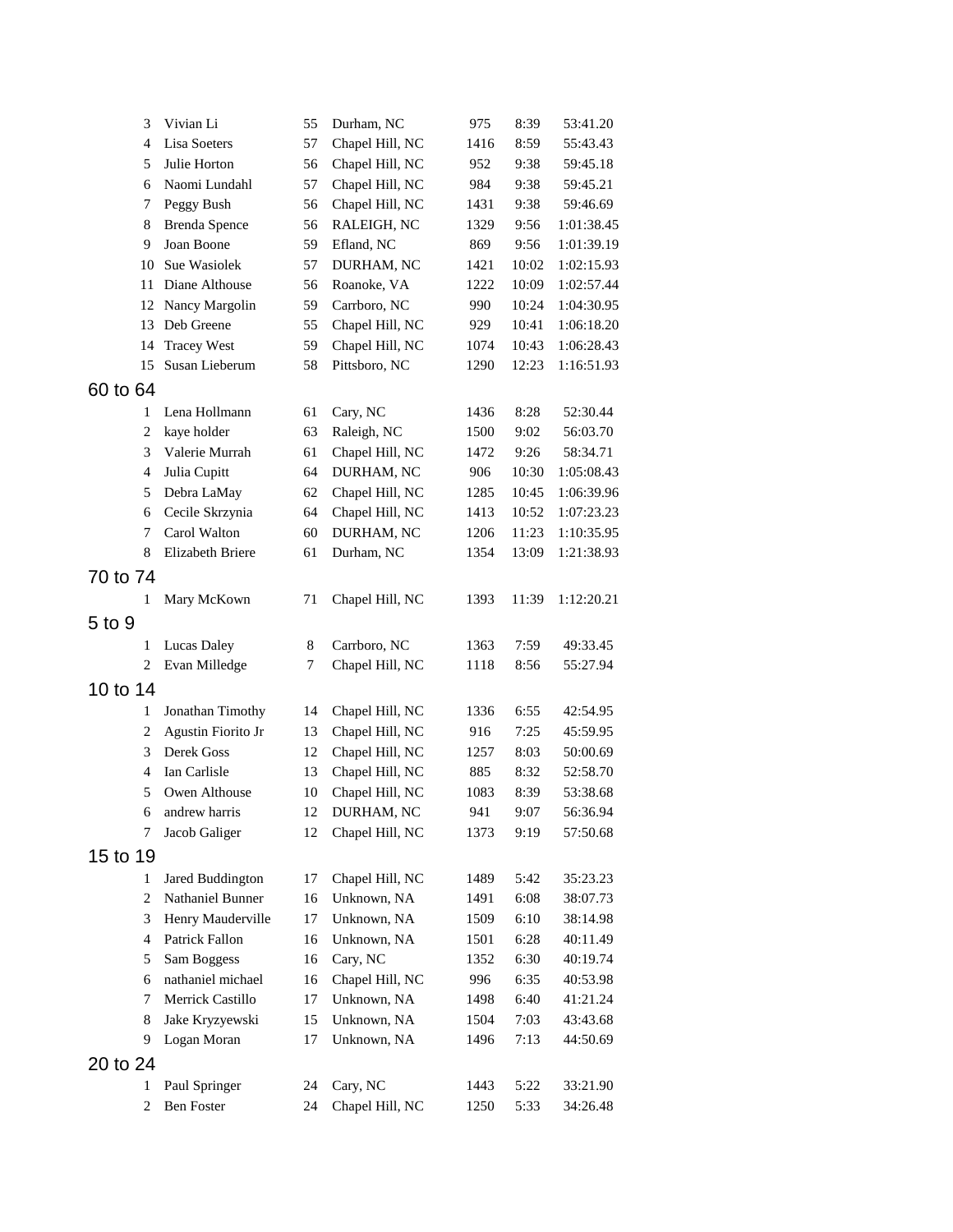| 3                       | Benjamin Buck         | 22 | Chapel Hill, NC    | 877  | 5:51  | 36:20.74   |
|-------------------------|-----------------------|----|--------------------|------|-------|------------|
| 4                       | curry wilkinson       | 23 | Mebane, NC         | 1424 | 6:10  | 38:19.75   |
| 5                       | Jorge Canuto          | 23 | Durham, NC         | 884  | 6:56  | 43:05.93   |
| 6                       | Samuel Gibbs IV       | 24 | DURHAM, NC         | 1375 | 7:26  | 46:06.69   |
| 7                       | Daniel Douthit        | 24 | Charlotte, NC      | 1488 | 7:33  | 46:53.20   |
| 8                       | Samuel Quaile         | 24 | Pittsboro, NC      | 1319 | 7:55  | 49:11.71   |
| 9                       | johan Andruejol       | 24 | Chapel Hill, NC    | 1223 | 8:29  | 52:41.68   |
| 10                      | madher sharme         | 24 | Unknown, NA        | 1518 | 9:02  | 56:06.93   |
| 11                      | <b>Robert Walton</b>  | 21 | DURHAM, NC         | 1208 | 11:23 | 1:10:35.97 |
| 25 to 29                |                       |    |                    |      |       |            |
| 1                       | <b>Brock Baker</b>    | 25 | Chapel Hill, NC    | 1428 | 5:05  | 31:37.65   |
| $\overline{\mathbf{c}}$ | Mitch VanBruggen      | 26 | DURHAM, NC         | 1067 | 5:14  | 32:30.65   |
| 3                       | Christopher Mack      | 26 | DURHAM, NC         | 1116 | 6:03  | 37:32.48   |
| $\overline{4}$          | Kevin Timp            | 29 | Chapel Hill, NC    | 1473 | 6:13  | 38:33.23   |
| 5                       | Eli Giovanetti        | 25 | DURHAM, NC         | 1255 | 6:14  | 38:44.74   |
| 6                       | <b>Matthew Aviles</b> | 27 | Durham, NC         | 1225 | 6:23  | 39:36.98   |
| 7                       | Kevin Brown           | 25 | Raleigh, NC        | 1232 | 6:36  | 41:00.74   |
| 8                       | Fergus Hodgson        | 29 | Raleigh, NC        | 1381 | 6:37  | 41:03.98   |
| 9                       | Nicholas Ortolano     | 28 | Durham, NC         | 1122 | 6:38  | 41:12.73   |
| 10                      | Jeffrey Khoury        | 27 | Chapel Hill, NC    | 1111 | 6:39  | 41:19.73   |
| 11                      | Theodor Sauer         | 29 | DURHAM, NC         | 1322 | 6:42  | 41:35.98   |
| 12                      | michael kneeland      | 27 | Nashville, TN      | 1388 | 6:58  | 43:14.69   |
| 13                      | <b>Ethridge Ricks</b> | 25 | Chapel Hill, NC    | 1321 | 6:58  | 43:17.94   |
| 14                      | Nick Krouse           | 26 | Chapel Hill, NC    | 1438 | 7:01  | 43:33.93   |
| 15                      | Patrick Taus          | 25 | Chapel Hill, NC    | 1503 | 7:15  | 45:01.93   |
| 16                      | Jeremy Smith          | 27 | Carrboro, NC       | 1327 | 7:18  | 45:16.43   |
| 17                      | <b>Brian Adams</b>    | 25 | Carrboro, NC       | 1220 | 7:45  | 48:07.45   |
| 18                      | Shijia Hu             | 29 | Chapel Hill, NC    | 1382 | 7:46  | 48:10.19   |
| 19                      | Robby Cochran         | 29 | Chapel Hill, NC    | 1360 | 7:51  | 48:42.44   |
| 20                      | Matt Bader            | 29 | DURHAM, NC         | 1085 | 7:53  | 48:54.93   |
| 21                      | Michael Adams         | 27 | Unknown, NA        | 1499 | 8:09  | 50:35.68   |
| 22                      | Jason Swann           | 28 | Hillsborough, NC   | 1333 | 8:11  | 50:48.70   |
| 23                      | Padraic Finnerty      | 28 | Chapel Hill, NC    | 1371 | 8:13  | 50:58.18   |
|                         | 24 Guhan Santhappan   | 26 | Chapel Hill, NC    | 1191 | 8:21  | 51:50.93   |
| 25                      | Simon Weschle         | 28 | Durham, NC         | 1211 | 8:24  | 52:05.68   |
| 26                      | John Nisbet           | 28 | Chapel Hill, NC    | 1303 | 8:26  | 52:19.94   |
| 27                      | Francois Budin        | 28 | Chapel Hill, NC    | 1235 | 8:31  | 52:49.93   |
| 28                      | Chad Moss             | 25 | Morrisville, NC    | 1301 | 8:32  | 52:55.20   |
| 29                      | William Mohr          | 28 | Virginia Beach, VA | 1397 | 8:45  | 54:19.44   |
| 30                      | Brian Adams           | 29 | Mebane, NC         | 852  | 8:54  | 55:13.45   |
| 31                      | <b>Brent Hehl</b>     | 26 | Durham, NC         | 945  | 9:12  | 57:04.70   |
| 32                      | Eric Lock             | 28 | Carrboro, NC       | 1391 | 9:19  | 57:51.44   |
| 33                      | justin kirschbrown    | 29 | Chapel Hill, NC    | 965  | 9:24  | 58:19.45   |
| 34                      | Sean Kennedy          | 28 | Chapel Hill, NC    | 1110 | 9:24  | 58:20.19   |
| 35                      | austin baird          | 26 | Carrboro, NC       | 1474 | 9:39  | 59:55.95   |
| 36                      | Chris Hope            | 27 | Morrisville, NC    | 950  | 9:54  | 1:01:25.18 |
| 37                      | Drew Philpot          | 28 | Chapel Hill, NC    | 1314 | 10:04 | 1:02:26.68 |
| 38                      | Akira Sassa           | 29 | Morrisville, NC    | 1131 | 10:34 | 1:05:35.93 |
| 39                      | Michael Murray        | 27 | Carrboro, NC       | 1007 | 10:36 | 1:05:48.69 |
|                         |                       |    |                    |      |       |            |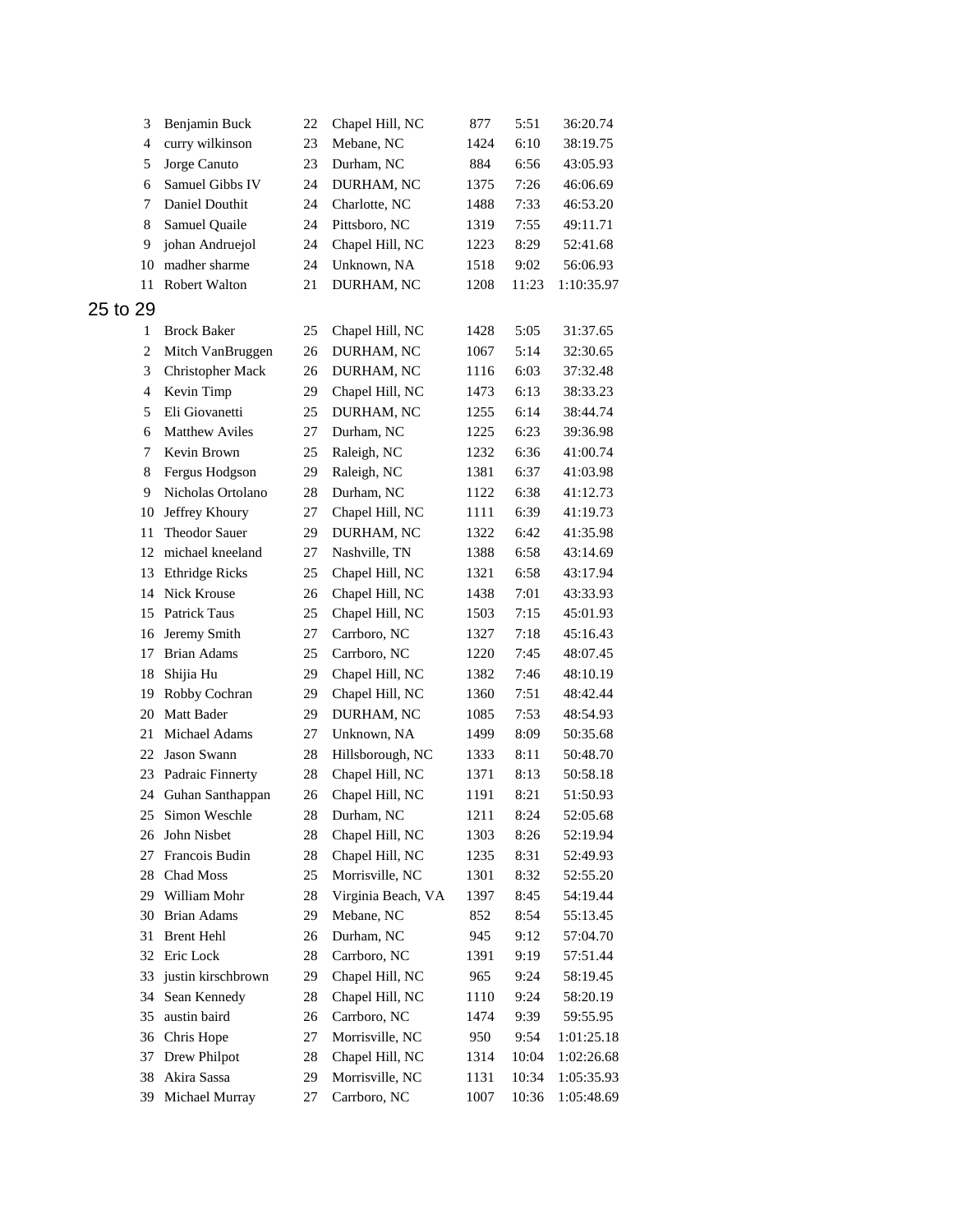| 40       | William Bell II                   | 29       | Tempe, AZ                       | 1088         | 11:14        | 1:09:44.45           |
|----------|-----------------------------------|----------|---------------------------------|--------------|--------------|----------------------|
| 41       | Eelco de Jong                     | 28       | Chapel Hill, NC                 | 1153         | 11:43        | 1:12:44.48           |
| 42       | Robert Albury                     | 29       | Carrboro, NC                    | 1221         | 12:53        | 1:19:54.68           |
| 30 to 34 |                                   |          |                                 |              |              |                      |
| 1        | <b>Bradley Saul</b>               | 34       | Chapel Hill, NC                 | 1323         | 5:51         | 36:17.74             |
| 2        | colin pedersen                    | 30       | Carrboro, NC                    | 1461         | 7:02         | 43:37.68             |
| 3        | Andrew Gershman                   | 30       | Fuquay-Varina, NC               | 1252         | 7:11         | 44:34.93             |
| 4        | Drew Kelley                       | 32       | Chapel Hill, NC                 | 1175         | 7:18         | 45:17.19             |
| 5        | Jon McClanahan                    | 34       | Durham, NC                      | 1392         | 7:22         | 45:43.69             |
| 6        | Mark McCraw                       | 34       | Chapel Hill, NC                 | 1454         | 7:24         | 45:56.45             |
| 7        | <b>Kimon Divaris</b>              | 31       | Chapel Hill, NC                 | 909          | 7:28         | 46:19.18             |
| 8        | Johnathan Hurteau                 | 33       | Knightdale, NC                  | 1274         | 7:48         | 48:22.68             |
| 9        | William Smith                     | 30       | Durham, NC                      | 1046         | 7:57         | 49:21.44             |
|          | 10 Matthew Kelm                   | 31       | Carrboro, NC                    | 1281         | 7:59         | 49:32.43             |
| 11       | John Cesaratto                    | 30       | Menlo Park, CA                  | 1359         | 8:04         | 50:05.45             |
| 12       | <b>Justin Marlow</b>              | 33       | Kannapolis, NC                  | 1117         | 8:16         | 51:21.94             |
| 13       | Evan Swink                        | 32       | Carrboro, NC                    | 1334         | 8:29         | 52:36.68             |
| 14       | Andrew Cocowitch                  | 34       | Chapel Hill, NC                 | 1361         | 8:29         | 52:41.18             |
| 15       | <b>Matthew Smith</b>              | 31       | Durham, NC                      | 1415         | 8:30         | 52:44.71             |
| 16       | Nathan Painter                    | 31       | Chapel Hill, NC                 | 1406         | 8:31         | 52:54.93             |
| 17       | <b>Brandon Burch</b>              | 33       | Chapel Hill, NC                 | 878          | 8:41         | 53:56.68             |
| 18       | James Mack                        | 30       | DURHAM, NC                      | 1292         | 8:53         | 55:07.68             |
| 19       | Julien Finet                      | 30       | Carrboro, NC                    | 1464         | 9:09         | 56:48.20             |
| 20       | Will Sparrow                      | 32       | Chapel Hill, NC                 | 1049         | 9:27         | 58:36.19             |
| 21       | Steven Woods                      | 31       | Durham, NC                      | 1426         | 9:29         | 58:51.43             |
| 22       | Kristofer Chang                   | 31       | Raleigh, NC                     | 888          | 9:45         | 1:00:27.96           |
| 23       | Andrew Smith                      | 33       | Unknown, NA                     | 1511         | 10:41        | 1:06:17.43           |
| 35 to 39 |                                   |          |                                 |              |              |                      |
|          |                                   |          |                                 |              |              |                      |
| 1        | Paul Francis                      | 38       | Durham, NC                      | 919          | 6:13         | 38:38.98             |
| 2        | Dan Stafford<br>Lewis Hendricks   | 37       | Carrboro, NC                    | 1330         | 6:14         | 38:40.98             |
| 3        |                                   | 39       | Chapel Hill, NC                 | 1448         | 6:31         | 40:26.48             |
| 4        | <b>Brian Diaz</b>                 | 36       | Chapel Hill, NC                 | 908          | 6:44         | 41:45.48             |
| 5        | John Dribus                       | 35       | WAKE FOREST, NC                 | 1368         | 7:02         | 43:41.93             |
| 6        | Ronald Garcia-Fogarty             | 38       | Chapel Hill, NC                 | 1099         | 7:08         | 44:17.43             |
| 7        | w. Patrick Gale                   | 38<br>39 | Carrboro, NC<br>Chapel Hill, NC | 922          | 7:16         | 45:09.93             |
| 8<br>9   | Mark Cavanaugh<br>Dmitri Dmitroff | 35       | Durham, NC                      | 887          | 7:47         | 48:21.19             |
| 10       | Jeffrey Herrick                   | 39       | Carrboro, NC                    | 1366<br>1380 | 7:48<br>7:58 | 48:23.43<br>49:24.18 |
| 11       | Damon Seils                       | 39       | Carrboro, NC                    |              |              | 49:38.93             |
|          | thomas meunier                    | 35       | Carrboro, NC                    | 1034<br>1478 | 8:00         | 49:42.69             |
| 12<br>13 | Rishi Syal                        | 36       | Chapel Hill, NC                 | 1335         | 8:00<br>8:01 | 49:47.69             |
| 14       | Kevin Kay                         | 35       | Carrboro, NC                    | 961          | 8:18         | 51:30.20             |
|          | James Rich                        |          |                                 |              |              |                      |
| 15       | Morgan Mears                      | 38<br>37 | Durham, NC<br>Raleigh, NC       | 1128         | 8:47<br>8:50 | 54:33.70             |
| 16       |                                   |          |                                 | 1394         |              | 54:46.94             |
| 17       | aaron dye<br>George Nichols       | 39       | Carrboro, NC                    | 1434         | 9:05<br>9:06 | 56:19.94             |
| 18       |                                   | 36       | Chapel Hill, NC                 | 1302         |              | 56:28.18             |
| 19       | Michael Piscitello                | 36       | Chapel Hill, NC                 | 1315         | 9:07         | 56:37.43             |
| 20       | Ross Andrews<br>Steve Hoffman     | 38       | Raleigh, NC                     | 1084         | 9:21         | 58:03.69             |
| 21       |                                   | 37       | Durham, NC                      | 948          | 9:22         | 58:08.19             |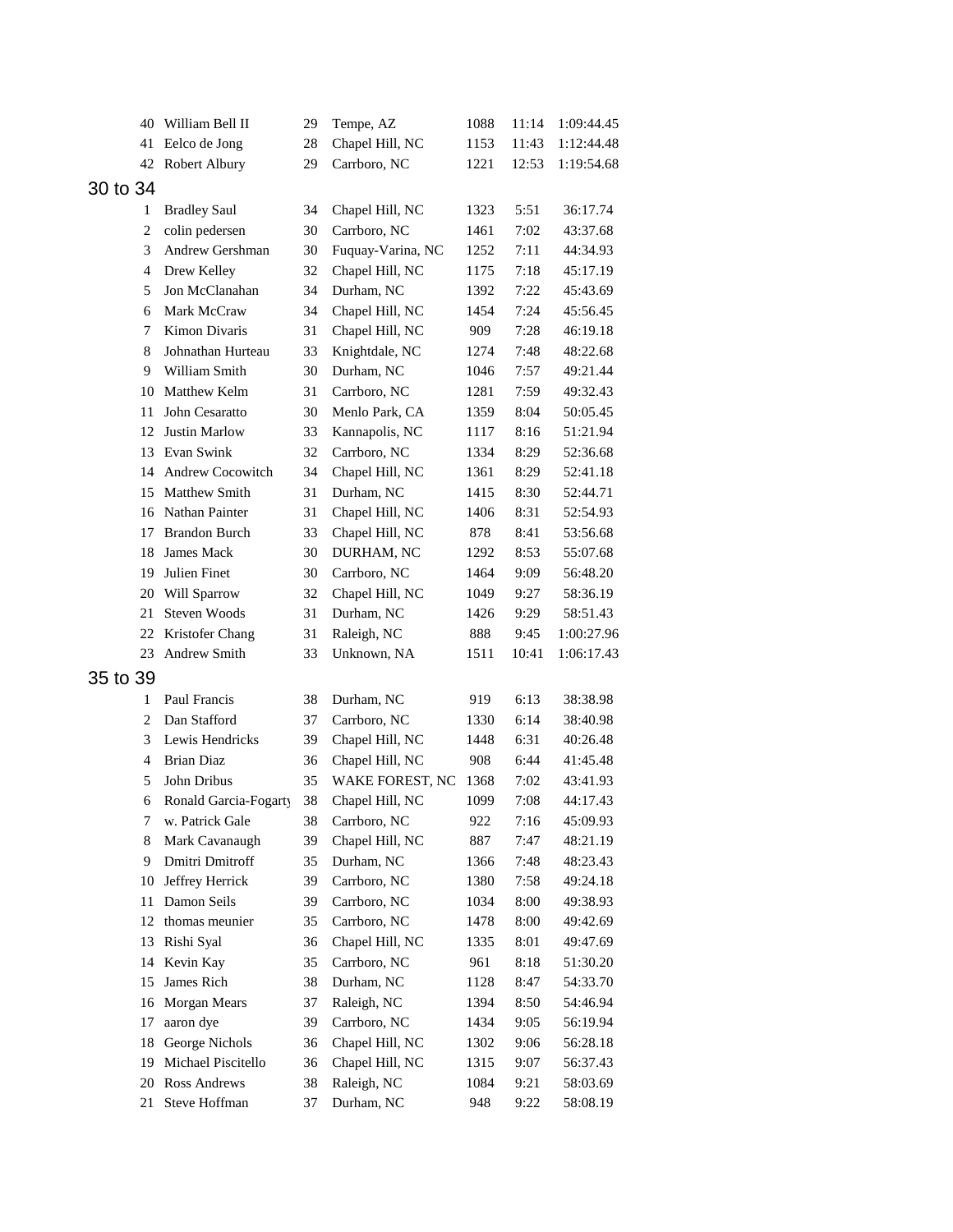| 22             | Harper Gordek           | 35 | Durham, NC            | 1161 | 9:30  | 58:54.69   |
|----------------|-------------------------|----|-----------------------|------|-------|------------|
| 23             | John Gomez              | 39 | Chapel Hill, NC       | 1377 | 9:34  | 59:23.96   |
| 24             | Michael Hahn            | 37 | Durham, NC            | 936  | 9:35  | 59:25.19   |
| 25             | <b>Brandon Doll</b>     | 36 | Chapel Hill, NC       | 1246 | 9:35  | 59:30.20   |
| 26             | Daniel Jonas            | 37 | Chapel Hill, NC       | 1385 | 9:39  | 59:52.18   |
| 27             | <b>Stanley Newsome</b>  | 37 | Mebane, NC            | 1012 | 9:42  | 1:00:09.45 |
| 28             | Christopher Bouchard    | 37 | Gibsonville, NC       | 1230 | 9:56  | 1:01:40.68 |
| 29             | Mike Norris             | 39 | Southern Pines, NC    | 1306 | 9:56  | 1:01:41.43 |
| 30             | David Matthews          | 36 | Carrboro, NC          | 991  | 10:25 | 1:04:37.43 |
| 31             | Jeff Swanson            | 35 | Chapel Hill, NC       | 1418 | 10:34 | 1:05:34.20 |
| 32             | <b>Glenn Barnes</b>     | 35 | <b>GRAHAM, NC</b>     | 1142 | 10:44 | 1:06:34.20 |
| 33             | <b>Brian Litchfield</b> | 36 | Carrboro, NC          | 1291 | 10:56 | 1:07:51.19 |
| 34             | Thomas Coyle            | 37 | Durham, NC            | 1151 | 11:24 | 1:10:45.68 |
| 40 to 44       |                         |    |                       |      |       |            |
| 1              | <b>Matthew Ferus</b>    | 41 | Hillsborough, NC      | 1249 | 6:52  | 42:37.45   |
| $\overline{c}$ | Jeff Fisher             | 41 | <b>GRAHAM, NC</b>     | 917  | 7:06  | 44:05.93   |
| 3              | Mark Solomon            | 43 | Durham, NC            | 1490 | 7:10  | 44:29.96   |
| 4              | Michael Papazoglou      | 41 | Chapel Hill, NC       | 1311 | 7:11  | 44:34.22   |
| 5              | Scott McCulloch         | 40 | Durham, NC            | 994  | 7:20  | 45:33.68   |
| 6              | Ted Ising               | 40 | Chapel Hill, NC       | 957  | 7:29  | 46:25.96   |
| 7              | Jorge Canuto            | 44 | Durham, NC            | 883  | 7:49  | 48:30.43   |
| 8              | Roland Klober           | 44 | Unknown, NA           | 1487 | 8:04  | 50:06.43   |
| 9              | Christopher Shakib      | 44 | Jacksonville, FL      | 1412 | 8:05  | 50:11.44   |
| 10             | William Goodnight       | 43 | Carrboro, NC          | 926  | 8:11  | 50:45.94   |
| 11             | <b>Jody Thomas</b>      | 41 | Chapel Hill, NC       | 1061 | 8:14  | 51:06.93   |
| 12             | Atila Abdulkadiroglu    | 41 | DURHAM, NC            | 1219 | 8:21  | 51:48.19   |
| 13             | jeff peppercorn         | 42 | Chapel Hill, NC       | 1516 | 8:26  | 52:19.45   |
| 14             | Nathan Andrews          | 42 | Chapel Hill, NC       | 856  | 8:32  | 52:56.45   |
| 15             | <b>Agustin Fiorito</b>  | 41 | Chapel Hill, NC       | 915  | 8:45  | 54:20.93   |
| 16             | Peter Jones             | 43 | Cary, NC              | 1386 | 8:47  | 54:31.93   |
| 17             | <b>Jon Paslov</b>       | 44 | Chapel Hill, NC       | 1124 | 8:49  | 54:44.95   |
| 18             | Scott Shofer            | 44 | Chapel Hill, NC       | 1325 | 8:52  | 55:00.19   |
| 19             | Mark Guerrero           | 41 | Creedmoor, NC         | 933  | 8:52  | 55:00.44   |
|                | 20 ed dillon            | 44 | Raleigh, NC           | 1244 | 9:01  | 55:56.19   |
|                | 21 Mike Mineer          | 44 | Bear Creek, NC        | 1001 | 9:18  | 57:43.19   |
| 22             | David Miller            | 42 | Durham, NC            | 998  | 9:36  | 59:35.46   |
| 23             | Jason Thomas            | 41 | <b>BURLINGTON, NC</b> | 1060 | 9:59  | 1:01:55.94 |
| 24             | <b>Stewart Collis</b>   | 44 | Carrboro, NC          | 894  | 10:31 | 1:05:13.44 |
| 25             | <b>Bill Williams</b>    | 42 | Chapel Hill, NC       | 1075 | 10:35 | 1:05:41.68 |
| 26             | Timothy O'Brien         | 40 | Chapel Hill, NC       | 1013 | 11:37 | 1:12:07.72 |
|                |                         |    |                       |      |       |            |
| 45 to 49       |                         |    |                       |      |       |            |
| 1              | <b>Barton Bechard</b>   | 48 | Durham, NC            | 1350 | 6:12  | 38:28.99   |
| $\overline{c}$ | Simon Sawyer            | 45 | Chapel Hill, NC       | 1411 | 6:48  | 42:11.68   |
| 3              | David Kaminski          | 48 | Carrboro, NC          | 1278 | 6:51  | 42:34.19   |
| 4              | Todd Bolon              | 46 | Chapel Hill, NC       | 1455 | 7:04  | 43:49.43   |
| 5              | William Unger           | 49 | Butner, NC            | 1218 | 7:15  | 44:58.70   |
| 6              | Hernan Silva            | 48 | Durham, NC            | 1041 | 7:18  | 45:17.70   |
| 7              | Glenn Gay               | 46 | Chapel Hill, NC       | 1374 | 7:22  | 45:43.18   |
| 8              | Dan Lehman              | 49 | Chapel Hill, NC       | 971  | 7:32  | 46:48.43   |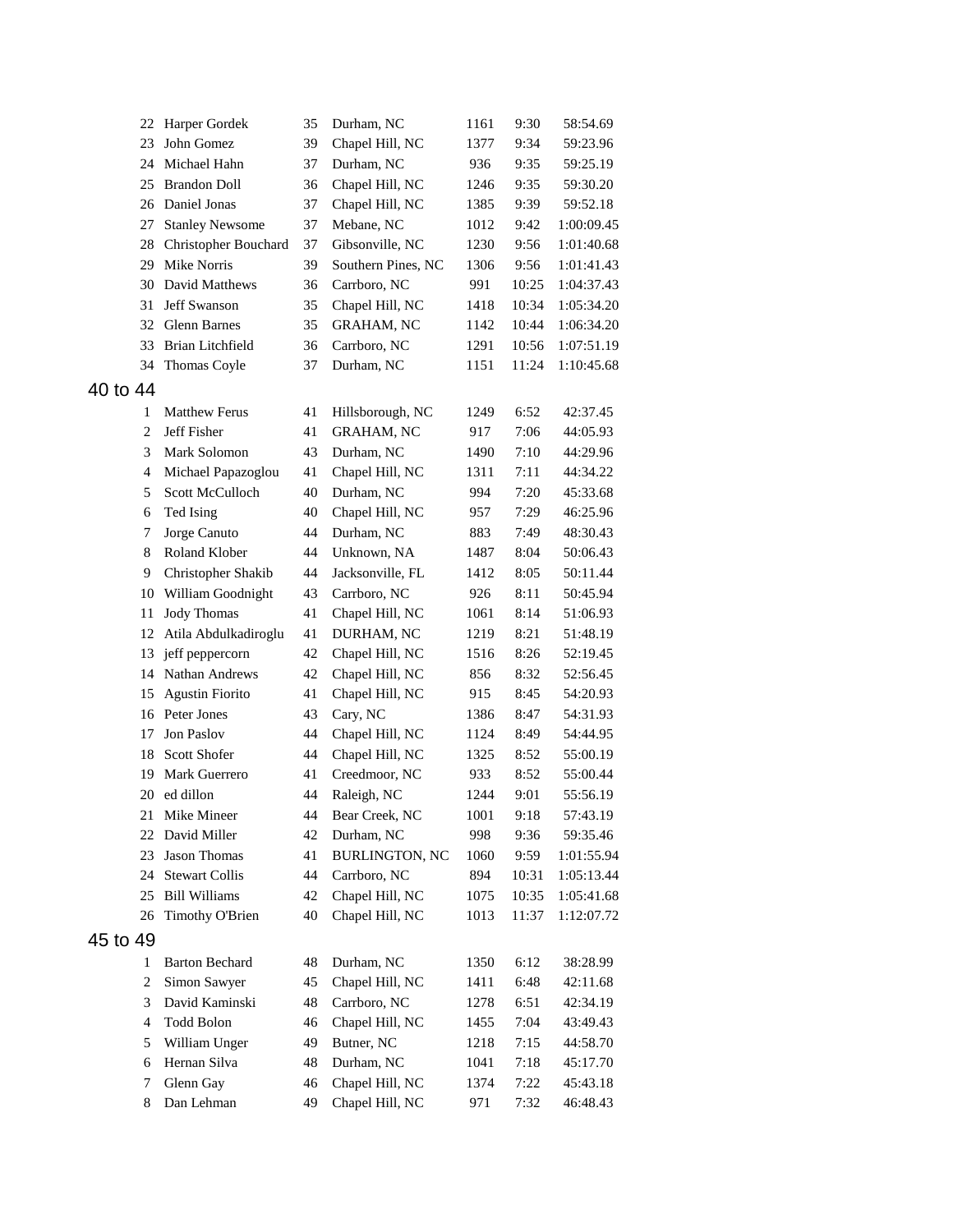| 9              | John Boggess          | 48 | Chapel Hill, NC   | 1495 | 7:48  | 48:25.69   |
|----------------|-----------------------|----|-------------------|------|-------|------------|
| 10             | Daniel Blanchette     | 46 | Hillsborough, NC  | 866  | 8:02  | 49:53.45   |
| 11             | Josephus Vanhook      | 45 | Durham, NC        | 1202 | 8:06  | 50:19.44   |
| 12             | John Plymale          | 48 | Carrboro, NC      | 1506 | 8:17  | 51:27.70   |
| 13             | jeffrey key           | 47 | Chapel Hill, NC   | 1467 | 8:28  | 52:31.20   |
| 14             | William Chesser       | 49 | Durham, NC        | 890  | 8:30  | 52:43.19   |
| 15             | Jonathan Drake        | 46 | Chapel Hill, NC   | 1519 | 8:34  | 53:12.20   |
| 16             | Dan Althouse          | 45 | Chapel Hill, NC   | 1082 | 8:39  | 53:39.43   |
| 17             | Chris Combs           | 45 | Chapel Hill, NC   | 896  | 8:39  | 53:40.96   |
| 18             | <b>Bob Stocking</b>   | 49 | Chapel Hill, NC   | 1197 | 8:47  | 54:32.70   |
| 19             | Kurt Ribisl           | 46 | Chapel Hill, NC   | 1450 | 8:56  | 55:28.44   |
| 20             | Linda Guzynski        | 46 | Unknown, NA       | 1485 | 9:11  | 57:00.95   |
| 21             | Jeffery Allen         | 46 | Hillsborough, NC  | 855  | 9:13  | 57:14.69   |
| 22             | Ian Hunter            | 49 | Chapel Hill, NC   | 1447 | 9:17  | 57:35.70   |
| 23             | George Cote           | 45 | Fuquay-Varina, NC | 1242 | 9:17  | 57:38.43   |
| 24             | stewart alexander     | 45 | Raleigh, NC       | 853  | 9:45  | 1:00:27.95 |
| 25             | Greg Heafner          | 49 | Chapel Hill, NC   | 1379 | 9:51  | 1:01:07.93 |
| 26             | Tom Arnel             | 49 | Carrboro, NC      | 857  | 10:16 | 1:03:44.93 |
| to 54          |                       |    |                   |      |       |            |
| $\mathbf{1}$   | John Hinton           | 50 | Chapel Hill, NC   | 1480 | 5:51  | 36:20.99   |
| $\overline{c}$ | Ted LaMay             | 52 | Chapel Hill, NC   | 1286 | 6:25  | 39:52.48   |
| 3              | <b>Chandler Burns</b> | 51 | Chapel Hill, NC   | 1357 | 6:51  | 42:33.44   |
| 4              | Valencia Pablo        | 53 | Unknown, NA       | 1513 | 6:55  | 42:57.19   |
| 5              | Craig Gilbert         | 53 | DURHAM, NC        | 1253 | 7:09  | 44:20.96   |
| 6              | Jon Hussey            | 50 | Chapel Hill, NC   | 955  | 7:12  | 44:41.68   |
| 7              | Derek Long            | 54 | Carrboro, NC      | 978  | 7:29  | 46:29.69   |
| 8              | William Graden        | 51 | Chapel Hill, NC   | 928  | 7:31  | 46:37.69   |
| 9              | Bernard Prabucki      | 50 | Carrboro, NC      | 1023 | 7:33  | 46:54.70   |
| 10             | Jon Hunter            | 50 | Durham, NC        | 1171 | 7:35  | 47:02.45   |
| 11             | michael wilkinson     | 52 | Mebane, NC        | 1459 | 7:36  | 47:09.94   |
| 12             | Joe Voshell           | 54 | Durham, NC        | 1070 | 7:36  | 47:12.43   |
| 13             | Mike Armstrong        | 53 | Chapel Hill, NC   | 1348 | 7:43  | 47:55.68   |
| 14             | George Jacobs         | 53 | Pittsboro, NC     | 1275 | 7:51  | 48:42.94   |
|                | 15 Roger Jeffs        | 51 | Chapel Hill, NC   | 960  | 7:51  | 48:44.19   |
|                | 16 Charlie Quaile     | 54 | Pittsboro, NC     | 1318 | 7:55  | 49:11.68   |
| 17             | John Blake            | 54 | Chapel Hill, NC   | 865  | 8:00  | 49:42.94   |
| 18             | Dallas Pridgen        | 50 | Unknown, NA       | 1502 | 8:07  | 50:21.20   |
| 19             | Joel Williams         | 51 | Mebane, NC        | 1344 | 8:15  | 51:13.46   |
| 20             | <b>Greg Porter</b>    | 50 | Carrboro, NC      | 1475 | 8:16  | 51:16.21   |
| 21             | William Copeland      | 52 | Chapel Hill, NC   | 898  | 8:22  | 51:55.68   |
| 22             | Kurt Cumiskey         | 51 | Durham, NC        | 1152 | 8:22  | 51:58.43   |
| 23             | Don Rives             | 51 | Chapel Hill, NC   | 1027 | 8:38  | 53:33.94   |
| 24             | Mark Rotenberry       | 53 | Chapel Hill, NC   | 1410 | 8:39  | 53:41.95   |
| 25             | michael murray        | 50 | Chapel Hill, NC   | 1006 | 8:50  | 54:47.44   |
| 26             | Mark Coulter          | 54 | Chapel Hill, NC   | 901  | 8:53  | 55:06.44   |
| 27             | David Eberhard        | 52 | Carrboro, NC      | 910  | 8:57  | 55:35.69   |
| 28             | Phillip May           | 54 | Chapel Hill, NC   | 992  | 9:05  | 56:24.47   |
| 29             | Lawrence Noe          | 53 | Chapel Hill, NC   | 1305 | 9:16  | 57:31.44   |
| 30             | James Evans           | 53 | Chapel Hill, NC   | 1248 | 9:21  | 58:01.19   |
|                |                       |    |                   |      |       |            |

 $50<sub>5</sub>$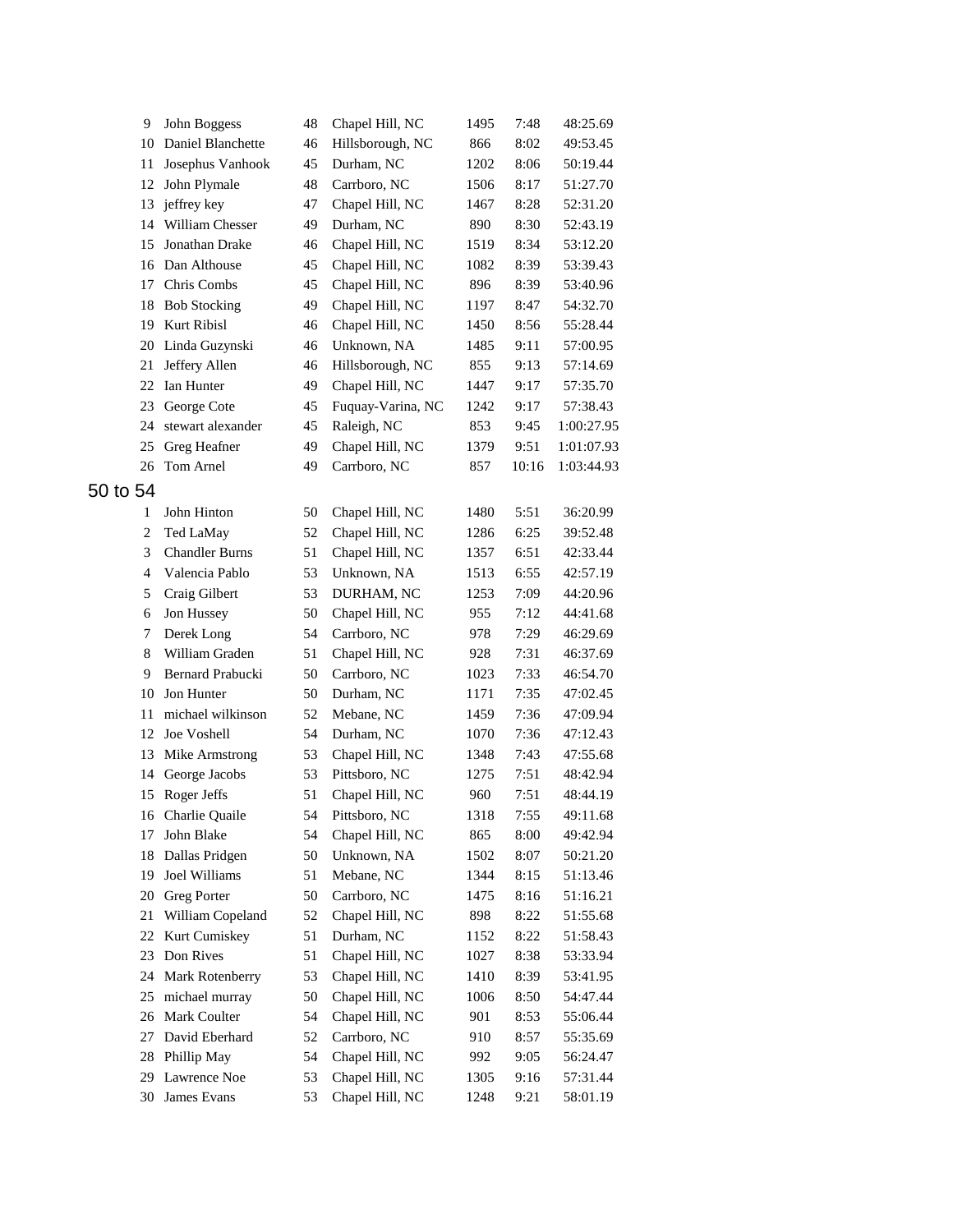| 31       | John Tullo            | 54 | Chapel Hill, NC   | 1514 | 9:52  | 1:01:12.69 |
|----------|-----------------------|----|-------------------|------|-------|------------|
| 32       | joe nanney            | 51 | Chapel Hill, NC   | 1009 | 10:38 | 1:05:56.68 |
| 33       | Tim Williams          | 54 | Chapel Hill, NC   | 1425 | 10:41 | 1:06:15.19 |
| 34       | Douglas Pleuock       | 54 | Unknown, NA       | 1507 | 12:10 | 1:15:30.95 |
| 55 to 59 |                       |    |                   |      |       |            |
| 1        | Roger Halchin         | 59 | Mebane, NC        | 937  | 6:51  | 42:31.43   |
| 2        | Eric Paul             | 55 | Chapel Hill, NC   | 1493 | 7:10  | 44:30.68   |
| 3        | Hank Straus           | 57 | Chapel Hill, NC   | 1331 | 7:30  | 46:30.45   |
| 4        | Ken Shelton           | 56 | Chapel Hill, NC   | 1217 | 7:48  | 48:23.18   |
| 5        | <b>Robert Valley</b>  | 58 | Chapel Hill, NC   | 1338 | 8:11  | 50:48.46   |
| 6        | Kerry Bloom           | 58 | Chapel Hill, NC   | 867  | 8:13  | 51:00.94   |
| 7        | Duncan Wallace        | 57 | GRAHAM, NC        | 1071 | 8:19  | 51:34.94   |
| 8        | <b>Hal Stevens</b>    | 57 | RALEIGH, NC       | 1417 | 8:42  | 53:59.43   |
| 9        | Donald Shaffer        | 56 | Chapel Hill, NC   | 1036 | 8:43  | 54:06.44   |
| 10       | Paul Phillips         | 57 | Roxboro, NC       | 1313 | 8:49  | 54:42.44   |
| 11       | Wesley Byerly         | 55 | Chapel Hill, NC   | 880  | 8:52  | 54:59.68   |
| 12       | Michael Madden        | 57 | Chapel Hill, NC   | 988  | 8:57  | 55:31.19   |
| 13       | John Blunk            | 56 | Chapel Hill, NC   | 868  | 9:05  | 56:24.71   |
| 14       | Peter Superak         | 56 | Carrboro, NC      | 1056 | 9:13  | 57:12.18   |
| 15       | Andrew Ghio           | 57 | Chapel Hill, NC   | 924  | 9:14  | 57:19.93   |
| 16       | Norm Rosen            | 58 | Chapel Hill, NC   | 1029 | 9:23  | 58:13.93   |
| 17       | Dave Kelchner         | 58 | Chapel Hill, NC   | 1174 | 9:29  | 58:50.43   |
| 18       | Hal Dickson           | 57 | Chapel Hill, NC   | 1365 | 9:36  | 59:34.45   |
| 19       | Frank Spinillo        | 58 | <b>GRAHAM, NC</b> | 1133 | 9:47  | 1:00:40.93 |
| 20       | Pete Petrin           | 55 | Hillsborough, NC  | 1312 | 10:00 | 1:02:05.43 |
|          | Robert Hart           | 58 | Chapel Hill, NC   | 943  | 10:30 | 1:05:30    |
| 21       | Paul Pooley           | 57 | Durham, NC        | 1408 | 11:11 | 1:09:25.96 |
| 22       | Mark Brecher          | 56 | Chapel Hill, NC   | 874  | 11:35 | 1:11:54.18 |
| 23       | Randolph Lieberum     | 59 | Pittsboro, NC     | 1289 | 13:14 | 1:22:08.68 |
| 60 to 64 |                       |    |                   |      |       |            |
|          |                       |    |                   |      |       |            |
| 1        | Charles van der Horst | 60 | Chapel Hill, NC   | 1134 | 6:51  | 42:33.18   |
| 2        | William Walker        | 63 | Winston-Salem, NC | 1340 | 7:00  | 43:28.18   |
| 3        | david covington       | 62 | Durham, NC        | 902  | 7:27  | 46:12.70   |
| 4        | Roger Mitchell        | 62 | Carrboro, NC      | 1002 | 7:28  | 46:18.44   |
| 5        | don sellers           | 62 | Siler City, NC    | 1192 | 7:30  | 46:31.93   |
| 6        | Les Brown             | 61 | Durham, NC        | 1233 | 8:02  | 49:54.68   |
| 7        | <b>Bill Vann</b>      | 64 | Chapel Hill, NC   | 1068 | 8:21  | 51:50.20   |
| 8        | <b>Edward Levy</b>    | 63 | Raleigh, NC       | 1288 | 8:26  | 52:20.68   |
| 9        | George Retsch-Bogart  | 60 | Chapel Hill, NC   | 1025 | 8:28  | 52:32.69   |
| 10       | <b>Gary Piontak</b>   | 60 | Carrboro, NC      | 1020 | 8:48  | 54:34.22   |
| 11       | Zack Osborne          | 62 | Greensboro, NC    | 1309 | 8:51  | 54:54.43   |
| 12       | Ralph Karpinos        | 62 | Chapel Hill, NC   | 1279 | 9:11  | 56:57.18   |
| 13       | robert long           | 61 | Chapel Hill, NC   | 1481 | 9:39  | 59:56.94   |
| 14       | Jeffrey Crawford      | 64 | DURHAM, NC        | 903  | 9:48  | 1:00:51.18 |
| 15       | <b>Rory Conolly</b>   | 64 | Chapel Hill, NC   | 1094 | 9:54  | 1:01:27.19 |
| 16       | Alfred Kleinhammes    | 61 | Chapel Hill, NC   | 966  | 10:04 | 1:02:27.94 |
|          |                       |    |                   |      |       |            |
| 65 to 69 |                       |    |                   |      |       |            |
| 1        | Stefan Collini        | 65 | Chapel Hill, NC   | 1240 | 7:32  | 46:43.18   |